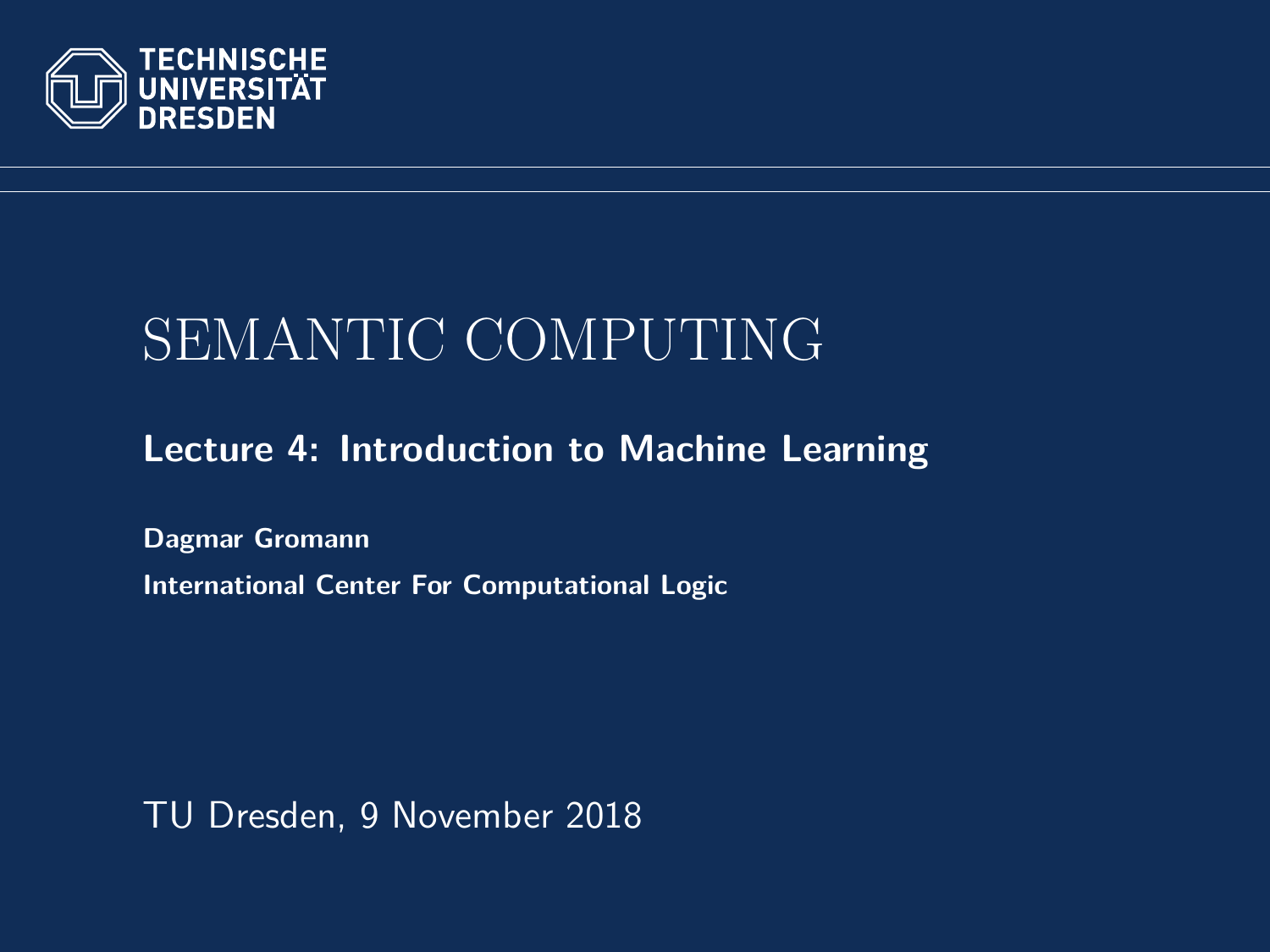

### Overview

- Introduction to Machine Learning
- Supervised Machine Learning
	- Naïve Bayes
	- Support Vector Machine(s) (SVM)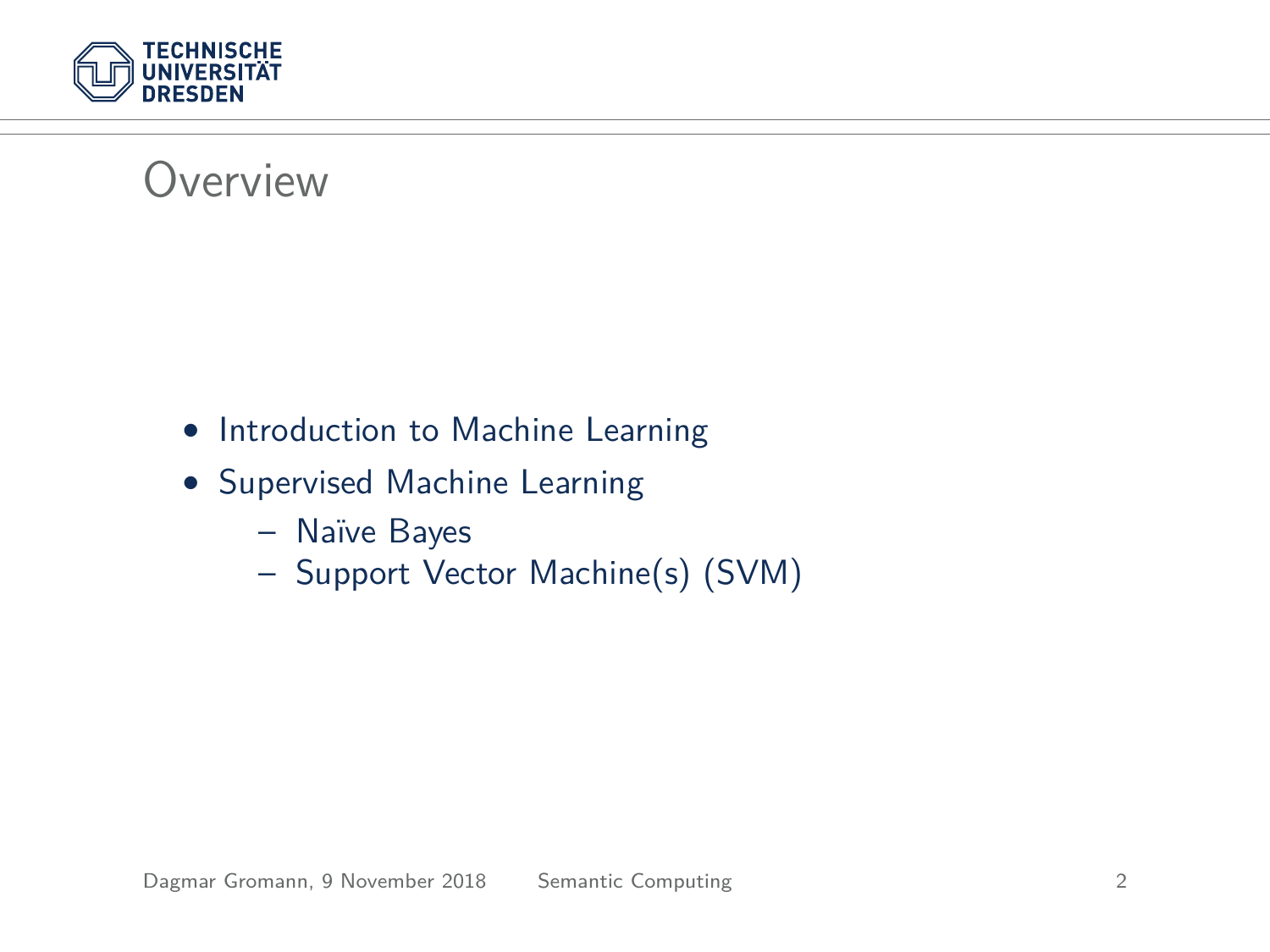

# Introduction To Machine Learning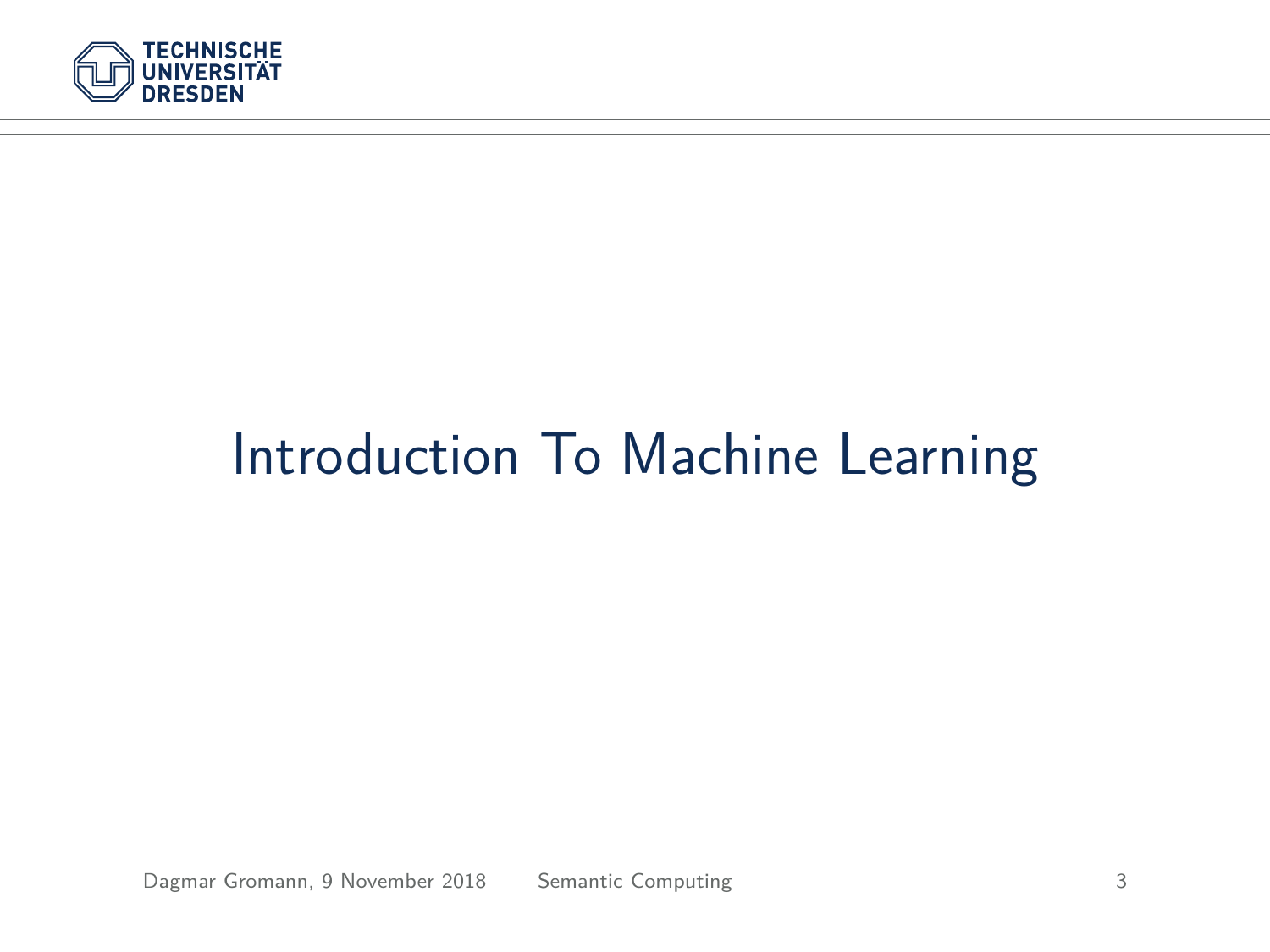

# Definition Machine Learning

#### Tom M. Mitchell

"A computer program is said to learn from experience E with respect to some class of tasks T and performance measure P if its performance at tasks in T, as measured by P, improves with experience E."

#### Alan Turing

"Can machines think?"

#### More general

A set of paradigms and algorithms that target the detection of regularities in real-world observable records in order to infer patterns and extract insights. The goal in most tasks is to **predict** outcomes for new data (previously unseen by the model).<br>Dagmar Gromann, 9 November 2018 [Semantic Computing](#page-0-0) 44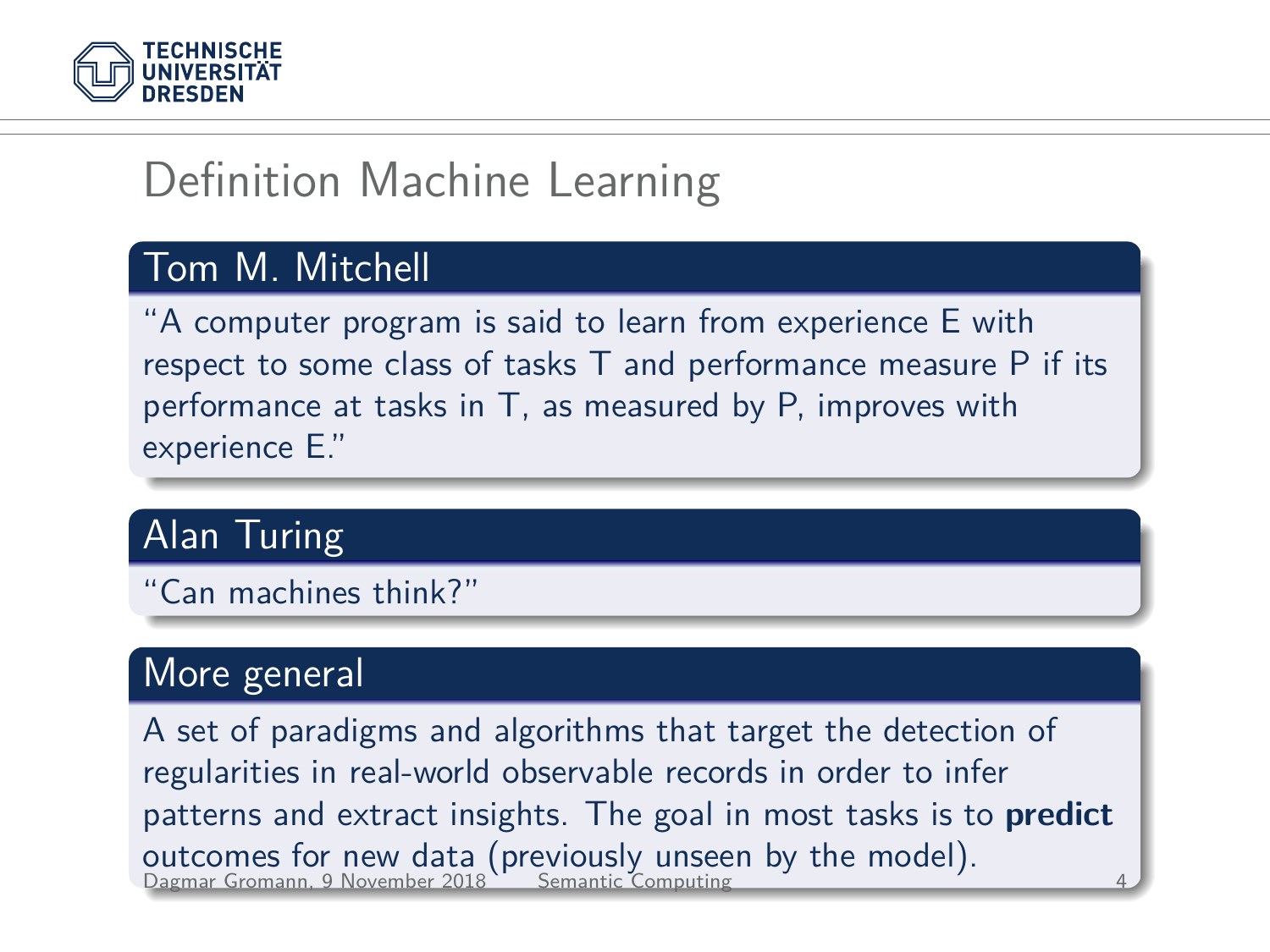

# Machine Learning Applications

- Image Recognition
- Text Classification
- Document Categorization
- Speech Recognition
- Spam Detection
- Fraud Detection
- NLP
- Playing Games
- ...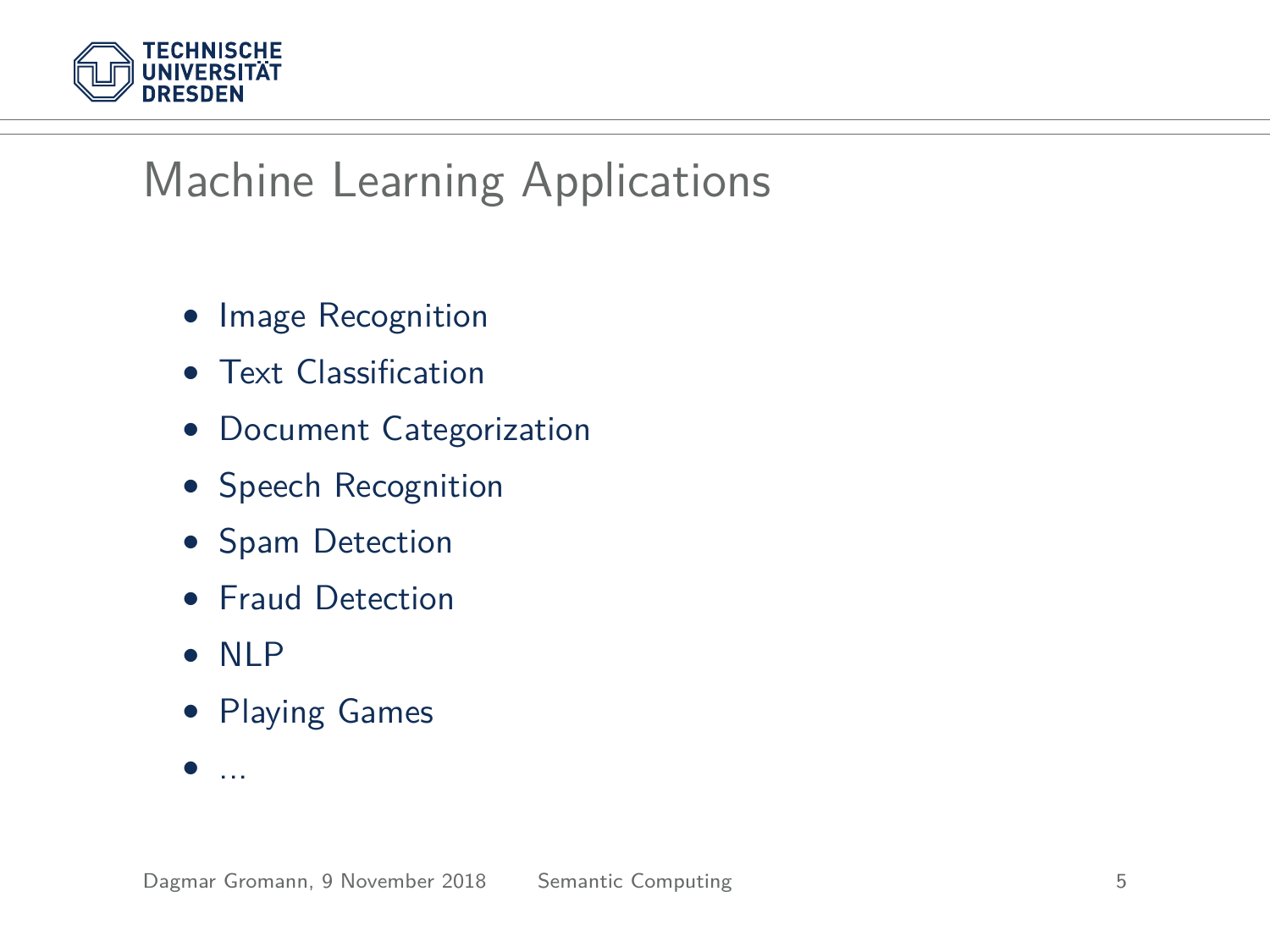

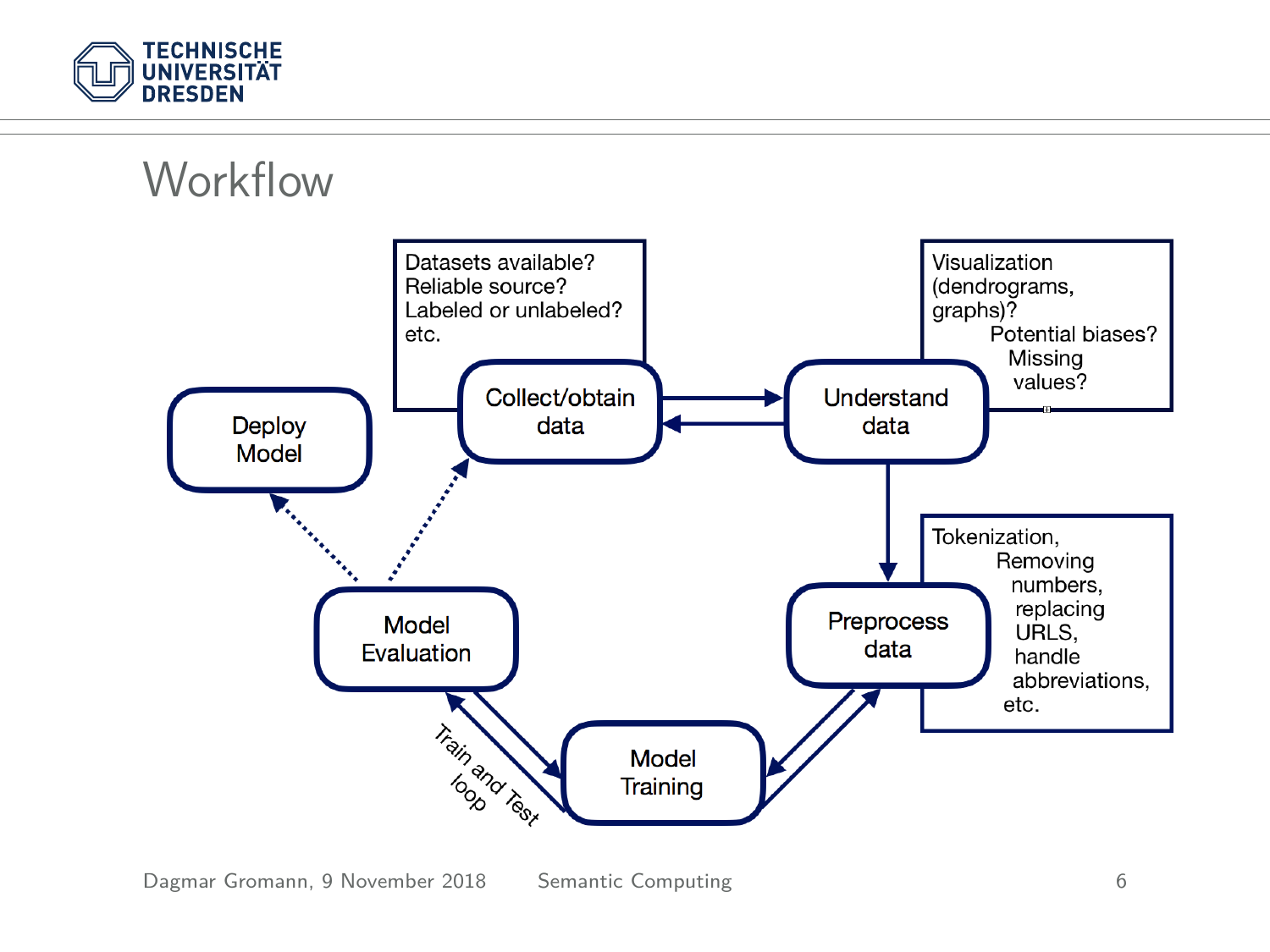

### Some Machine Learning Paradigms

- **Supervised learning**: learning with labeled examples
- **Semi-supervised** or **weakly supervised learning**: learning with labeled and unlabeled data
- **Unsupervised learning**: learning with unlabeled data
- **Distant supervision**: automatically generate labeled data (by creating examples from existing resources, e.g. large knowledge bases such as Freebase or sentiment lexicons)
- **Reinforcement learning**: learning with indirect or delayed feedback (trial and error / reward and punishment)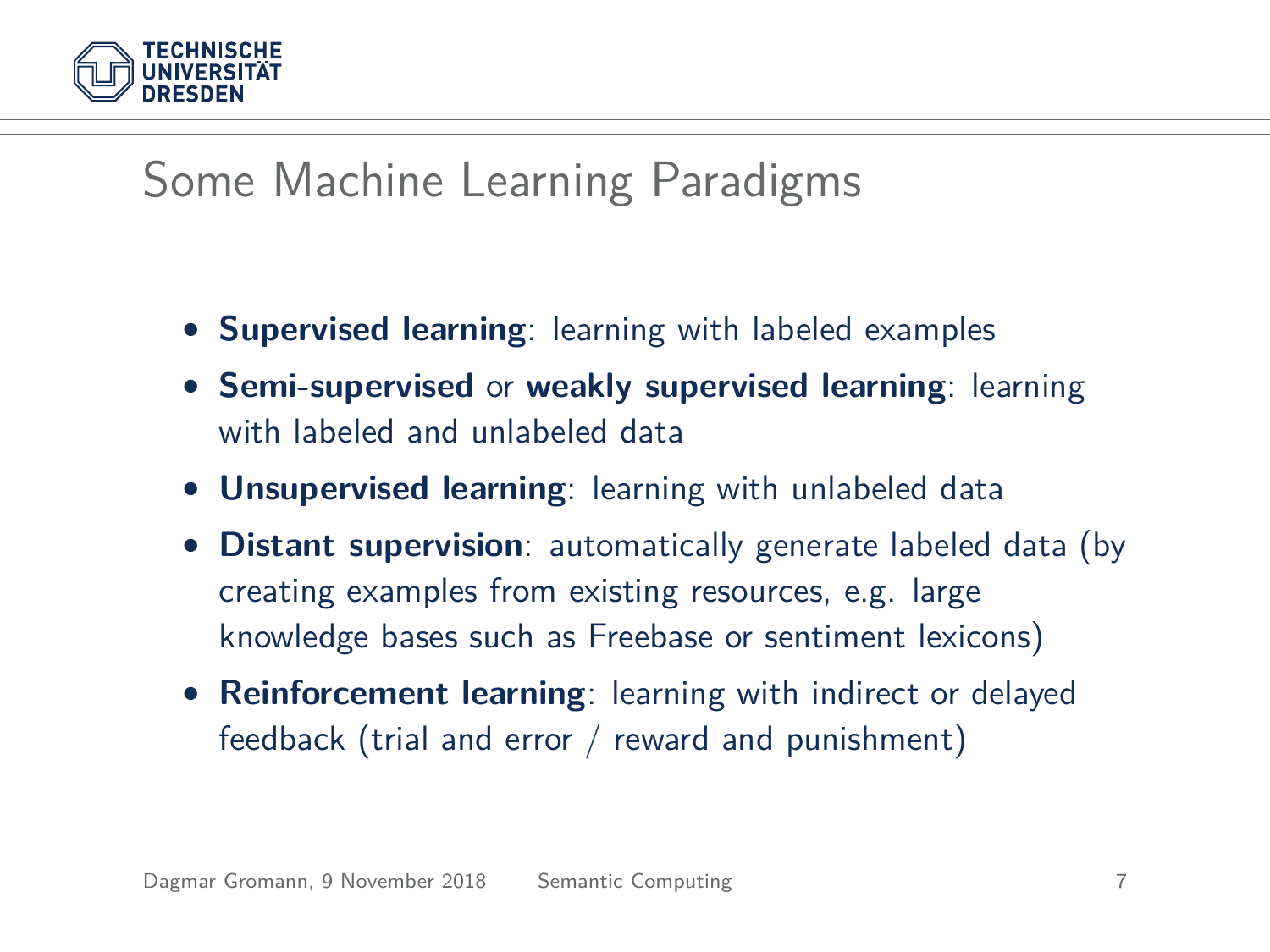

# Supervised Machine Learning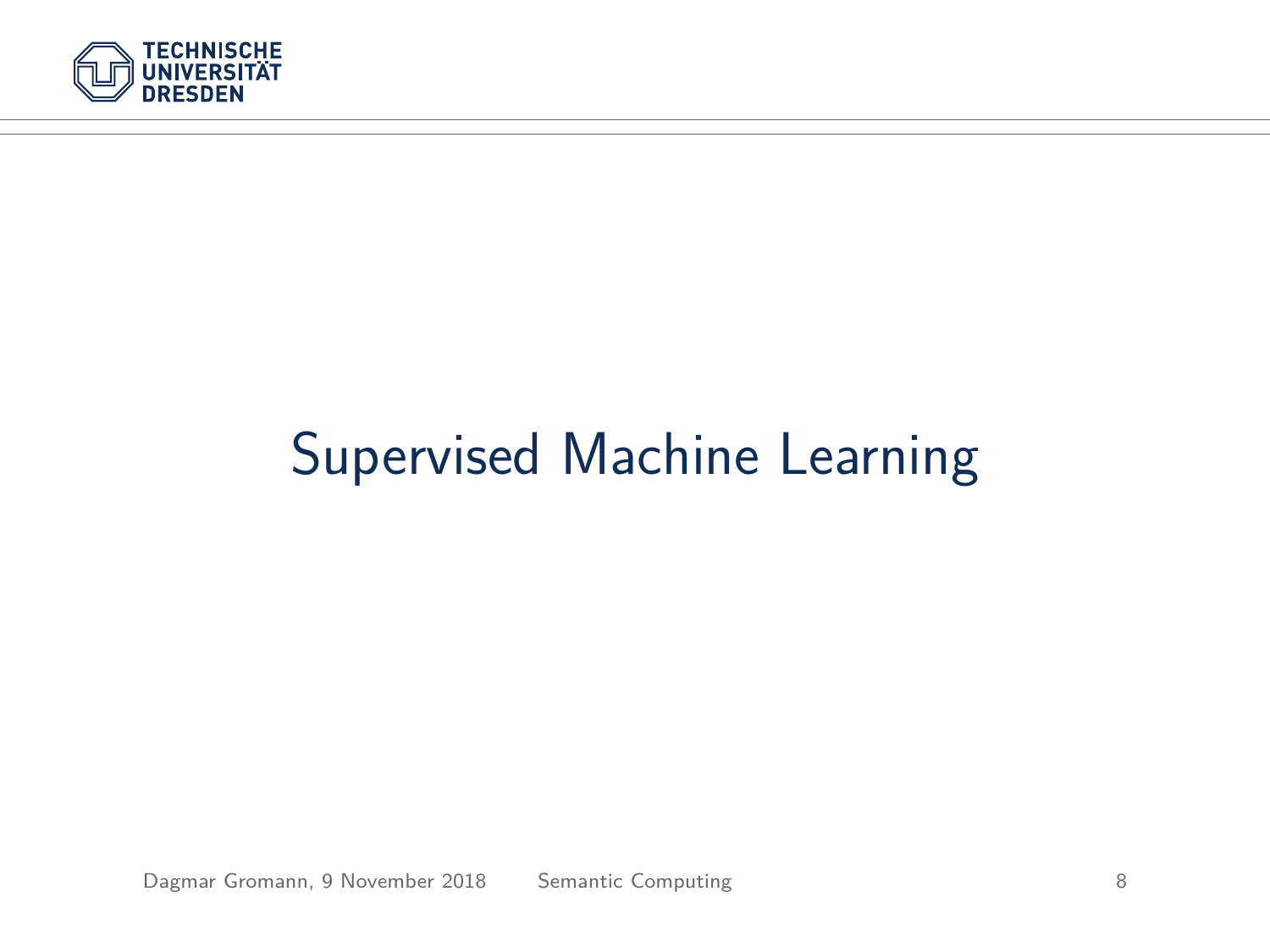

## Supervised Machine Learning

#### Definition

Supervised machine learning refers to a set of algorithms that learn a hypothesis that approximates a function to map an input to an output given a set of training input-output pairs. It learns from examples and thus requires labeled training data.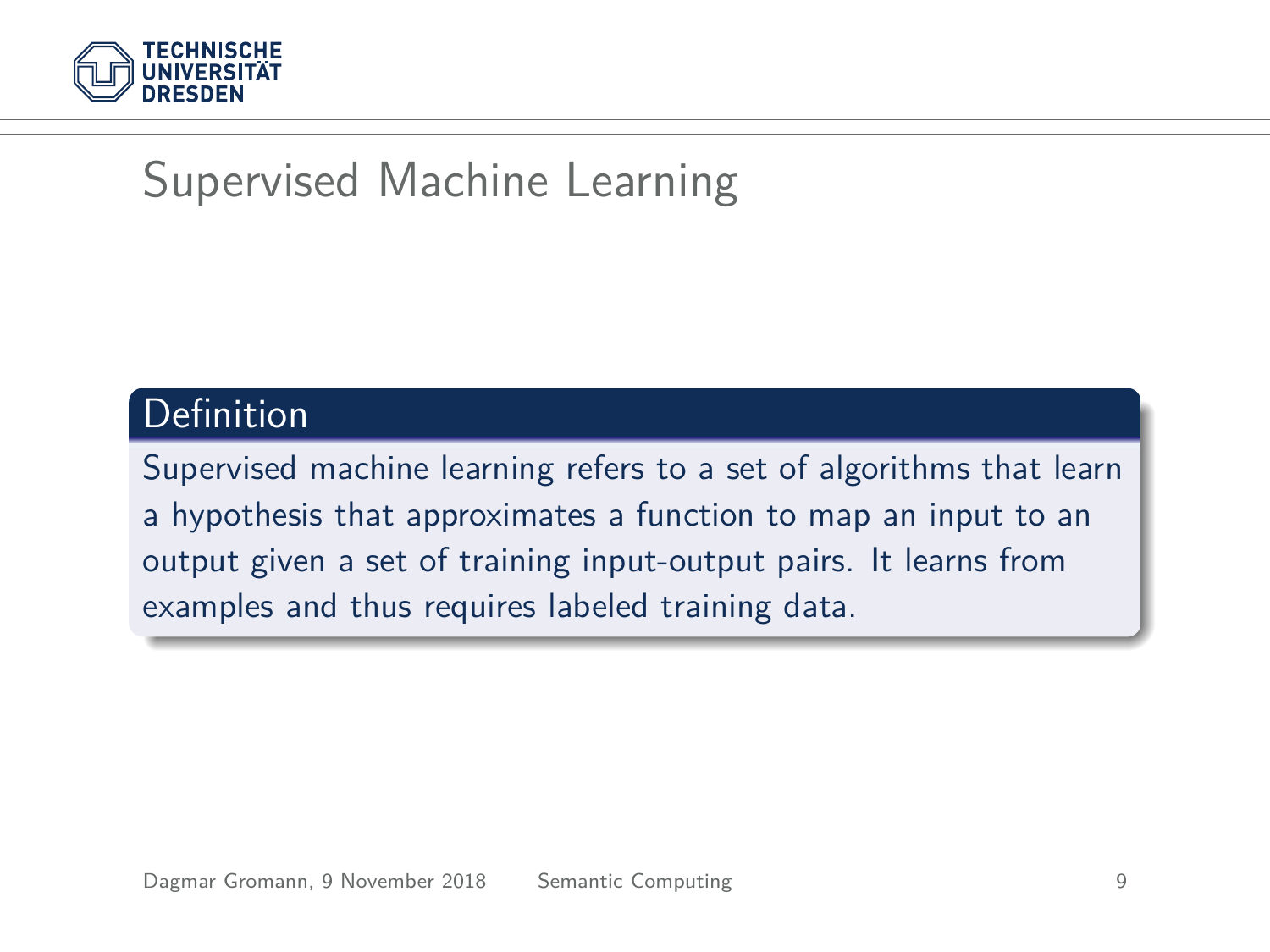

#### Data

#### Data sets

**Training set**: data annotated or usually hand-labeled with the correct category/answer **Validation set**: to adjust (hyper-)parameters of model without running risk of the model fitting to the test set without you noticing **Test set**: new examples that test the generalizability of the model trained on the training set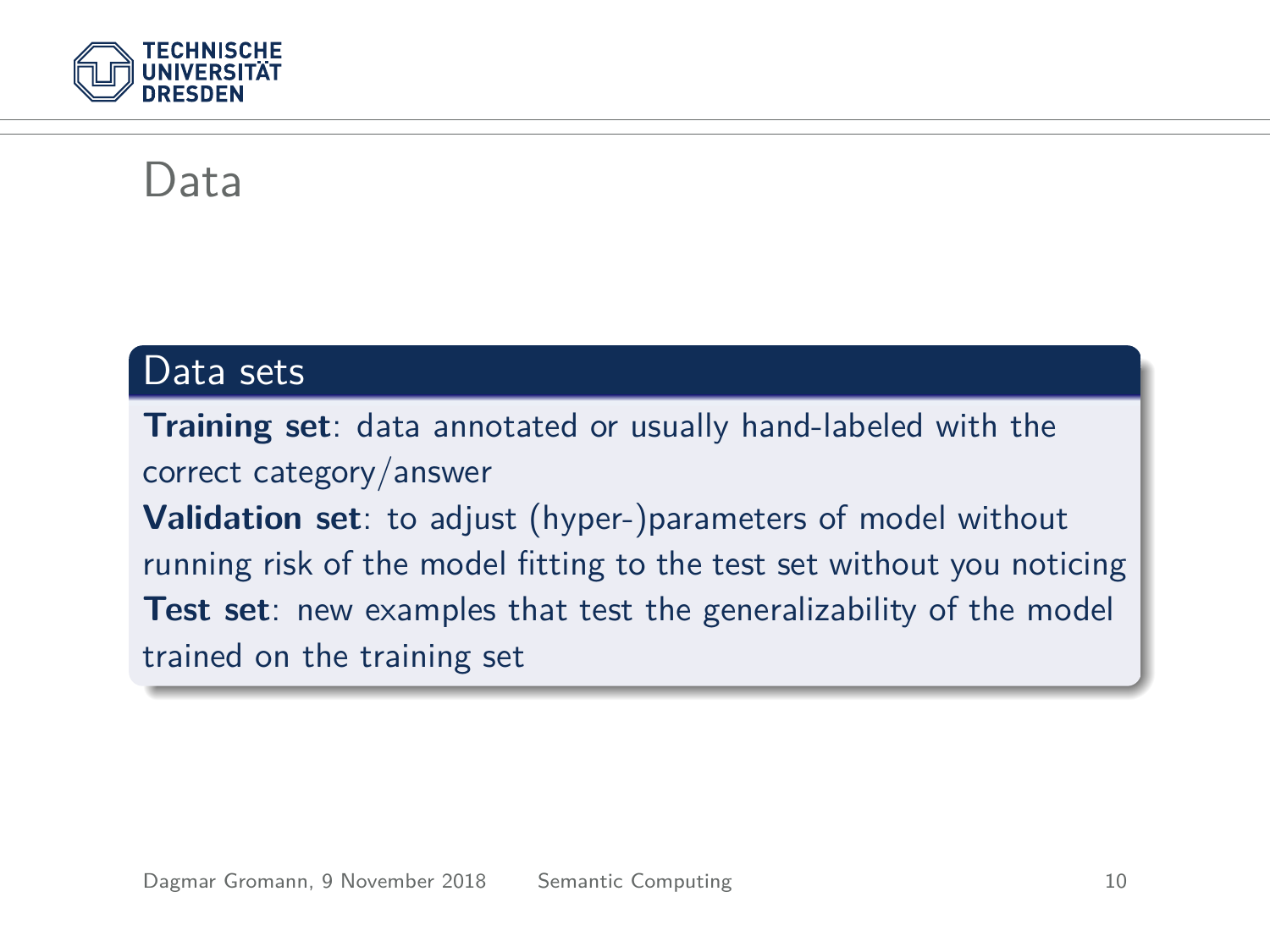

#### Feature Selection

#### **Features** are the inputs we provide to our model

Can be provided:

Problem: Predict someones salary based on the years of experience they have. Which features do we have here?

Answer: only the years of experience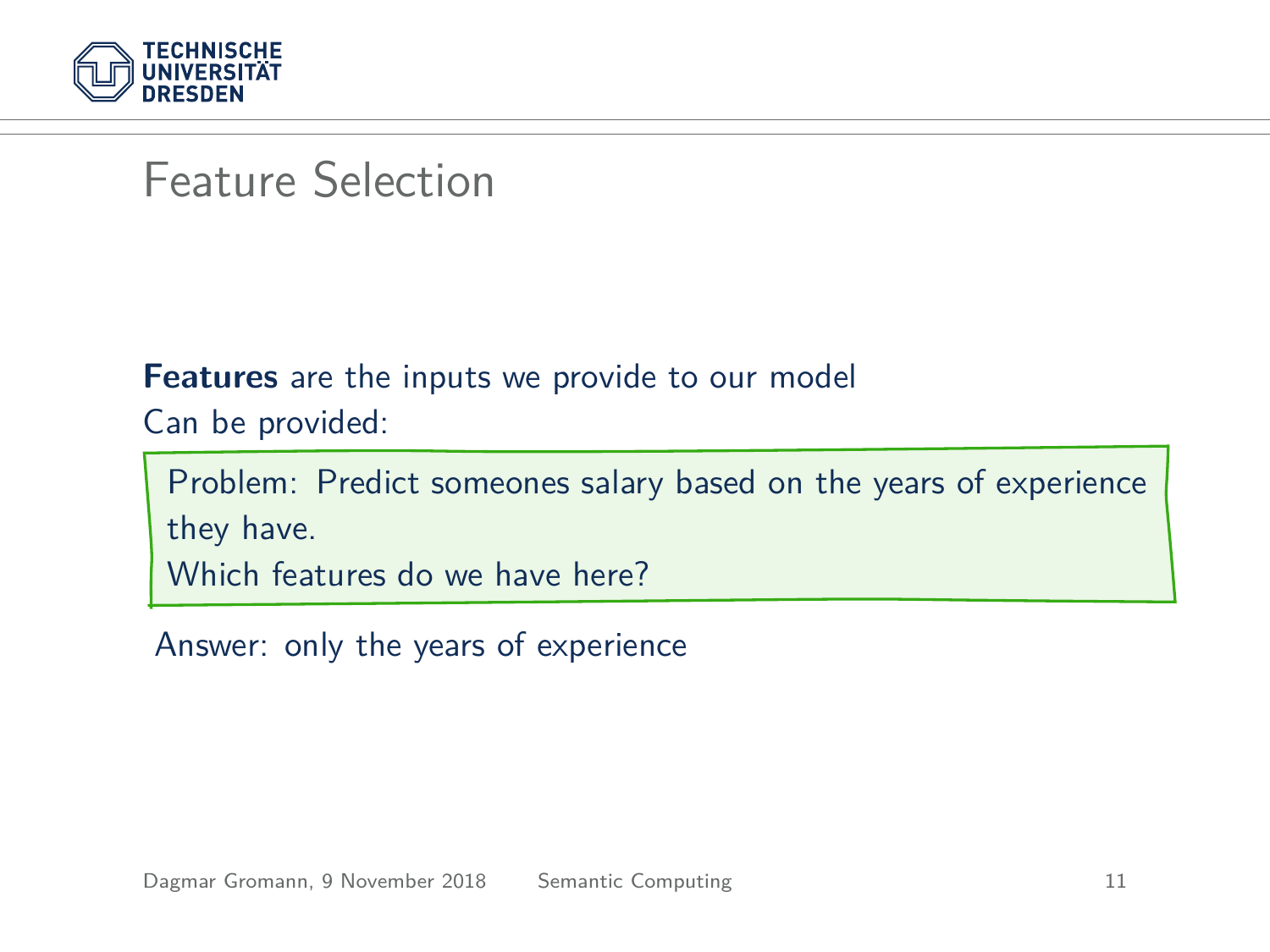

### Supervised Learning Process

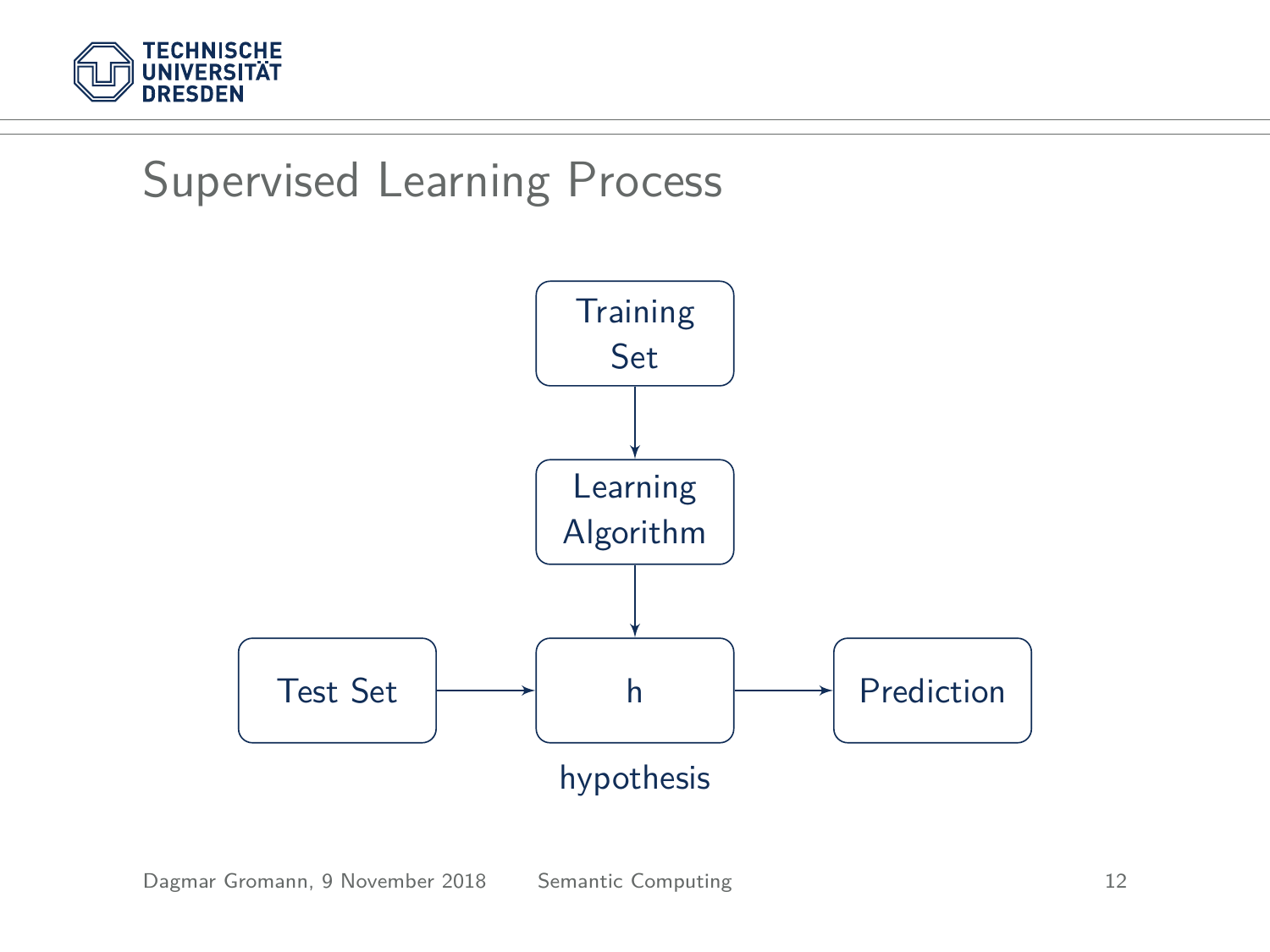

### Inductive Learning

Given a number of input/output examples, inductive learning provides a general rule that fits the examples.

#### Inductive Inferences

A set of examples  $(\mathrm{x_i},\mathrm{y_i})$  is generated from a target function  $\mathrm{f}(\mathrm{x})$ such that  $f(x_i) = v_i$  where x refers to the input and y to the output.

**Task**: Find a hypothesis h such that  $h \approx f$  given training examples  $(x_i, y_i)$ 

Evaluation: on the test set, that is, a set of previously unseen  $examples(x_i, y_i)$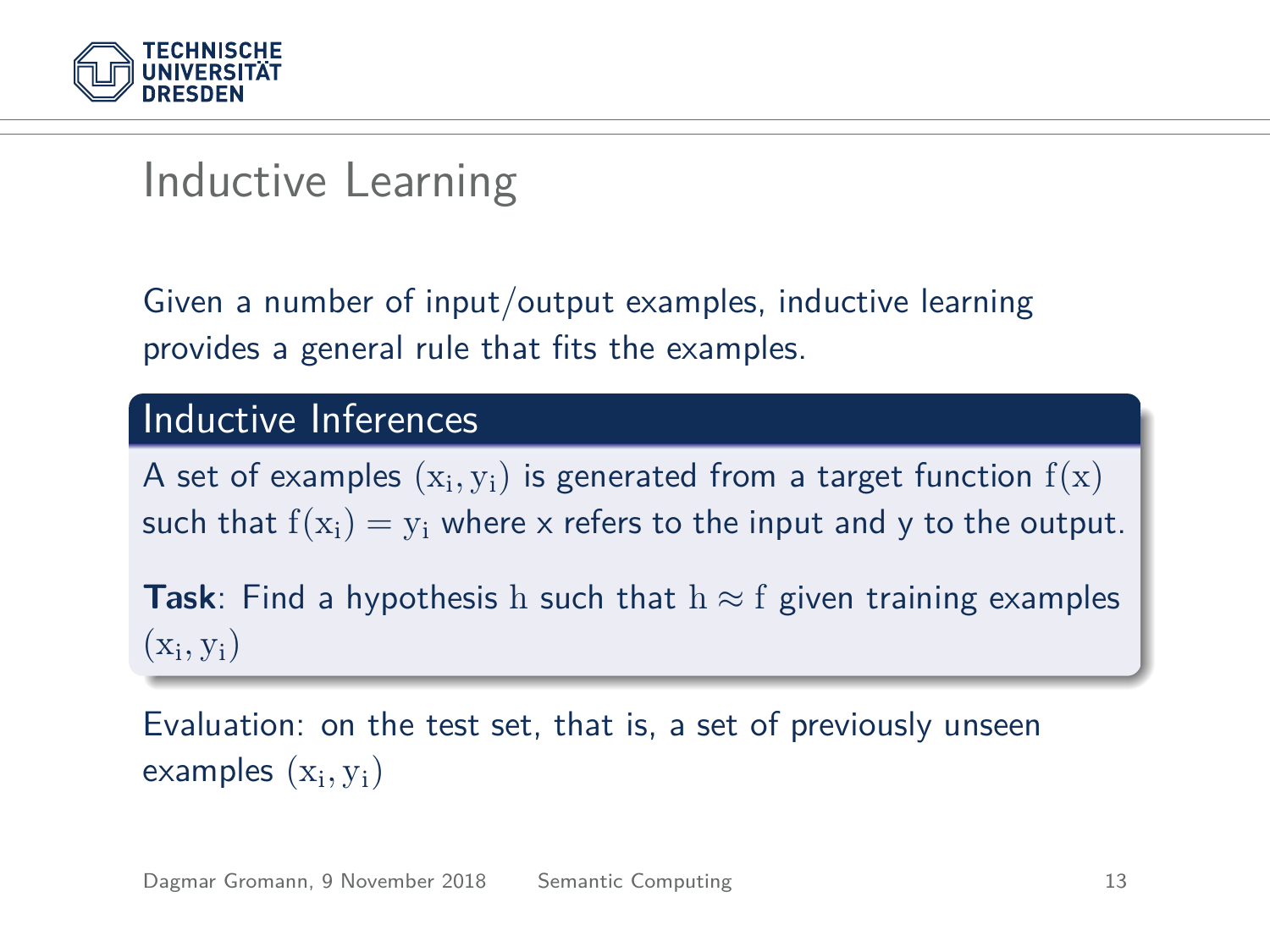

### Generalization

- The identified hypothesis must generalize to correctly classify/include instances that are not in the training set
- Memorizing the training examples leads to an hypothesis that is consistent with the training data but does not generalize to the test data ("overfitting")
- **Ockham's razor**: the simplest solution tends to be the correct one, that is, the simplest hypothesis that is consistent with the data might be the best one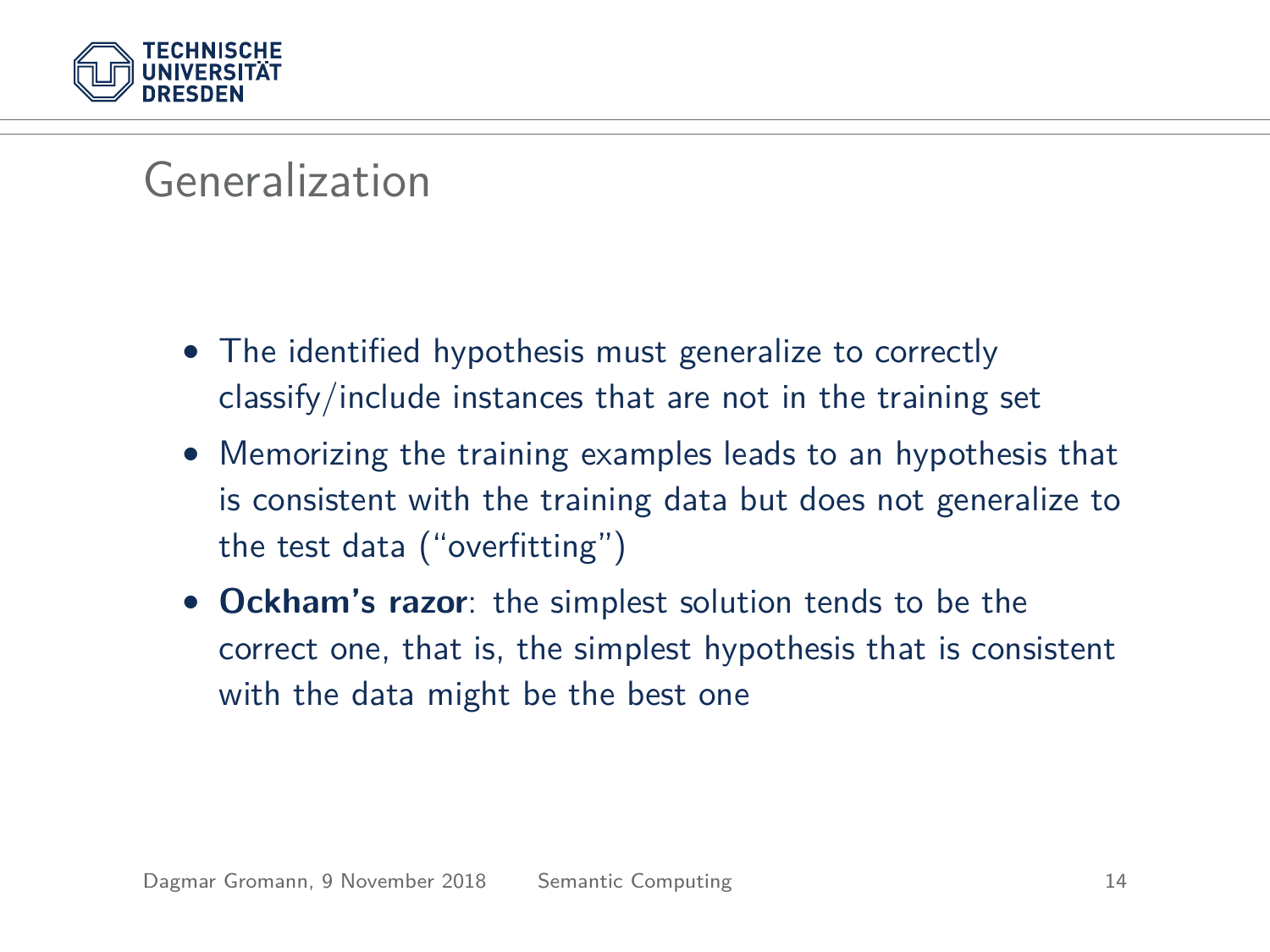

# Overfitting and Underfitting

#### **Overfitting**

Producing a model that performs very well on the data you used for training but generalizes poorly on new data.

#### Underfitting

Producing a model that does not perform well, not even on the training data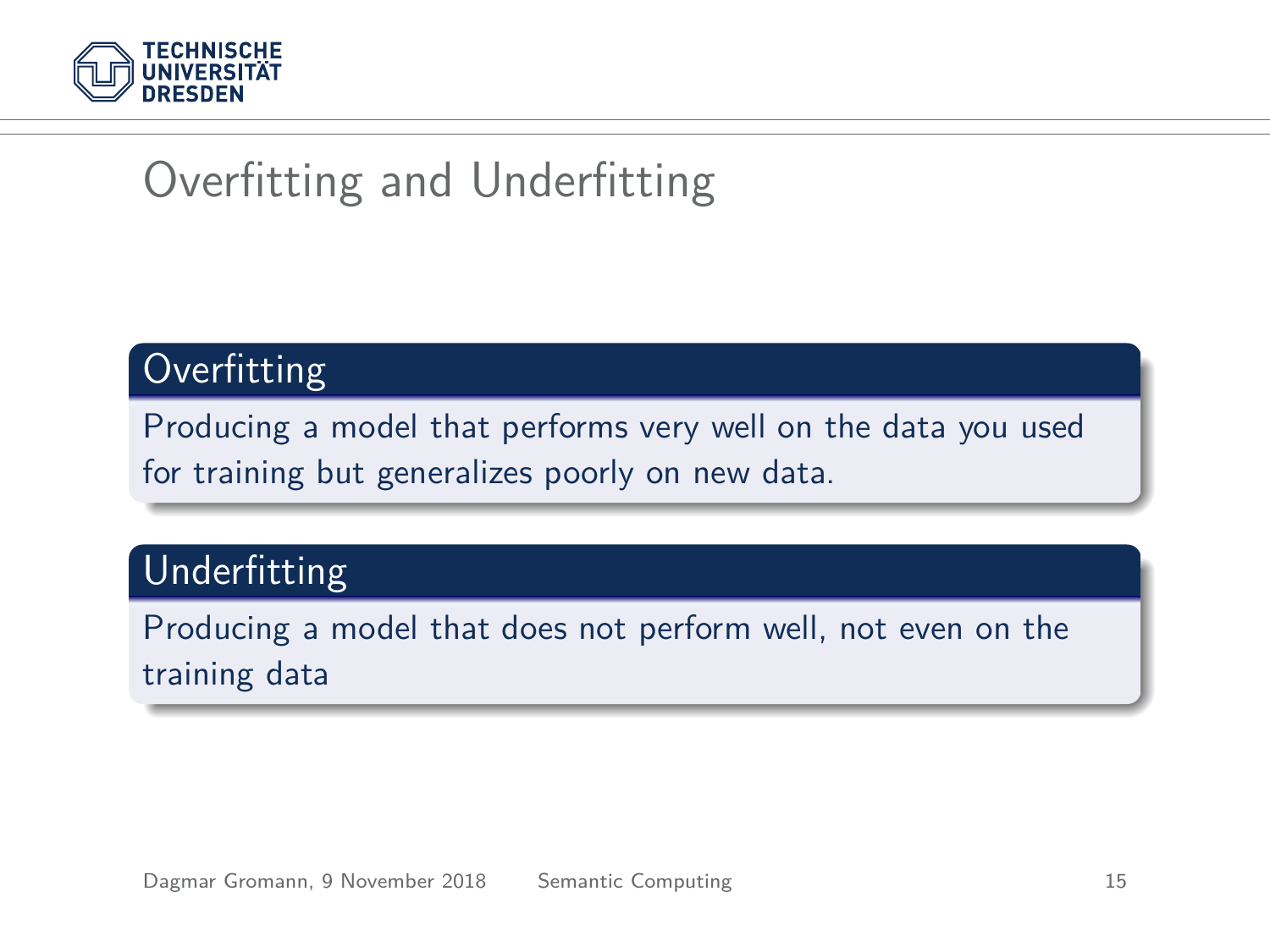

# Avoid Overfitting

- **Cross-Validation**: one way to find prediction errors is to use k-fold cross validation where the partition used as a test set varies with each iteration.
- **Early Stopping**: stop the training procedure at the point of the smallest error with respect to the validation set
- **Pruning**: pruning removes nodes from decision trees that add little predictive power to the problem at hand
- **Regularization**: introducing a penalty term to the error function in order to discourage the coefficients form reaching large values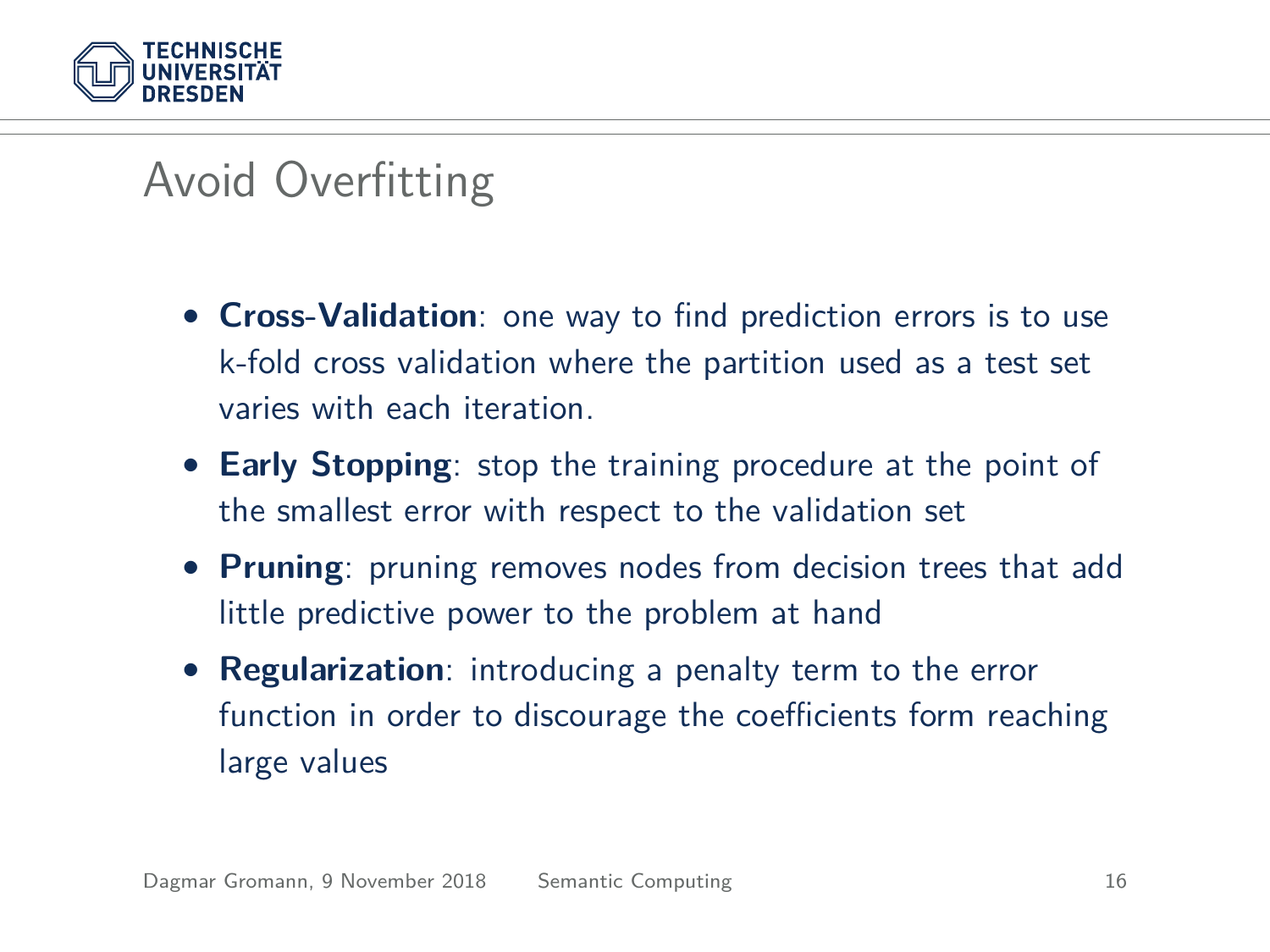

# One Way to Avoid Overfitting

#### k-Fold Cross-Validation:

- Create K training and test sets ("folds") within training set
- For each iteration of K run classifier and test performance against k test set

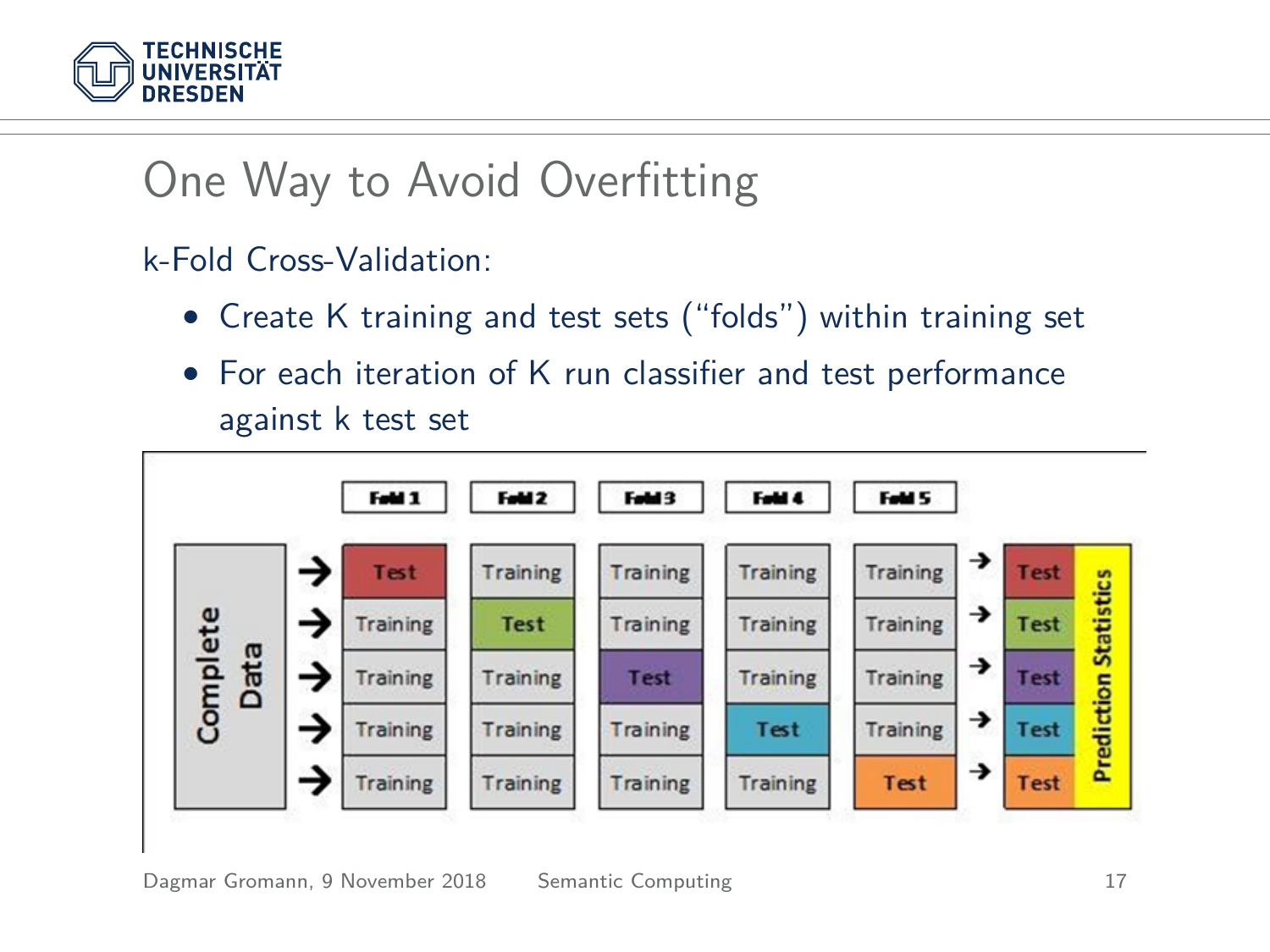

# Typical Supervised Machine Learning Problems

- **Classification**: from data to discrete classes
- **Regression**: predicting a continuous value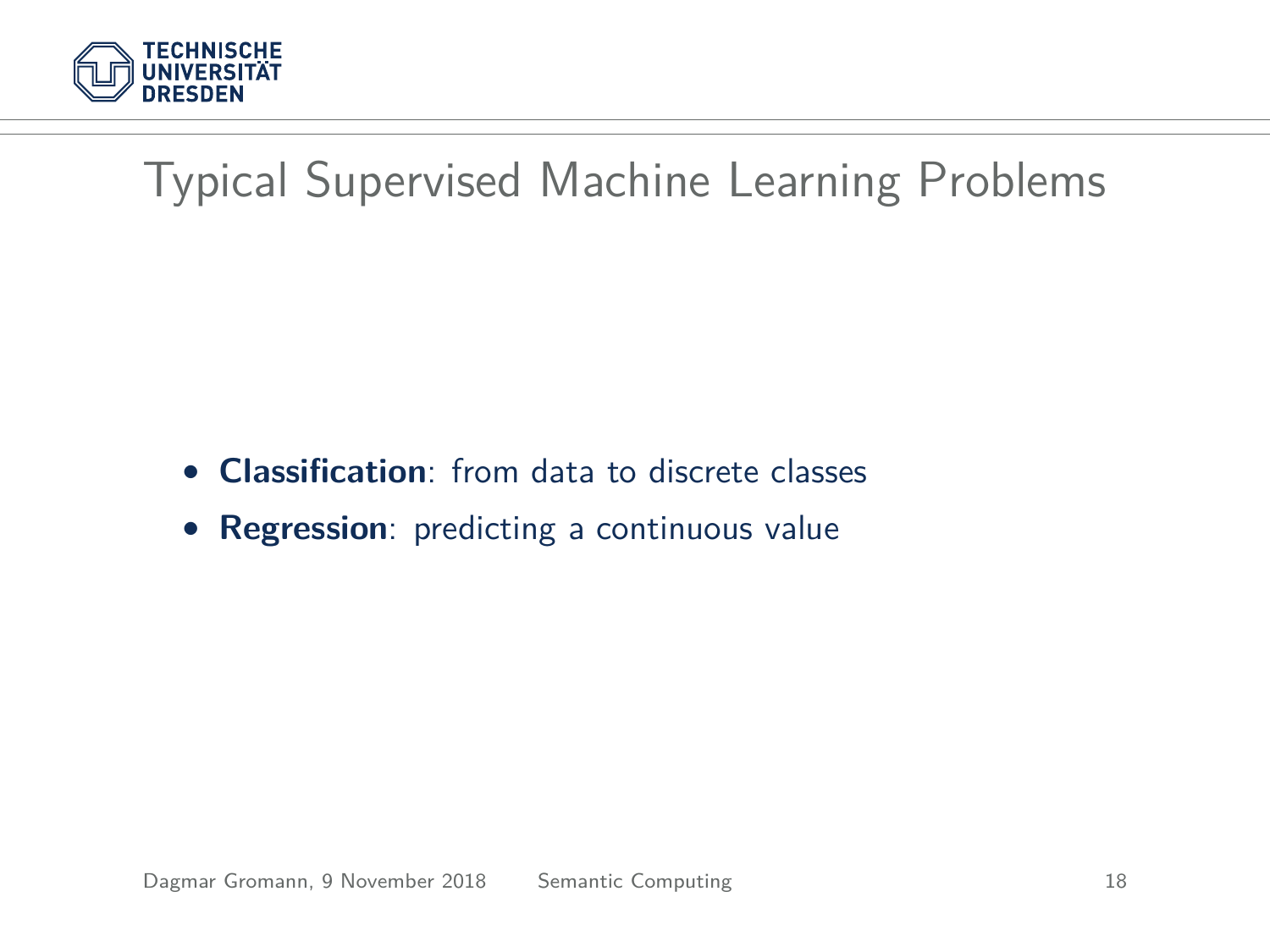

# Classification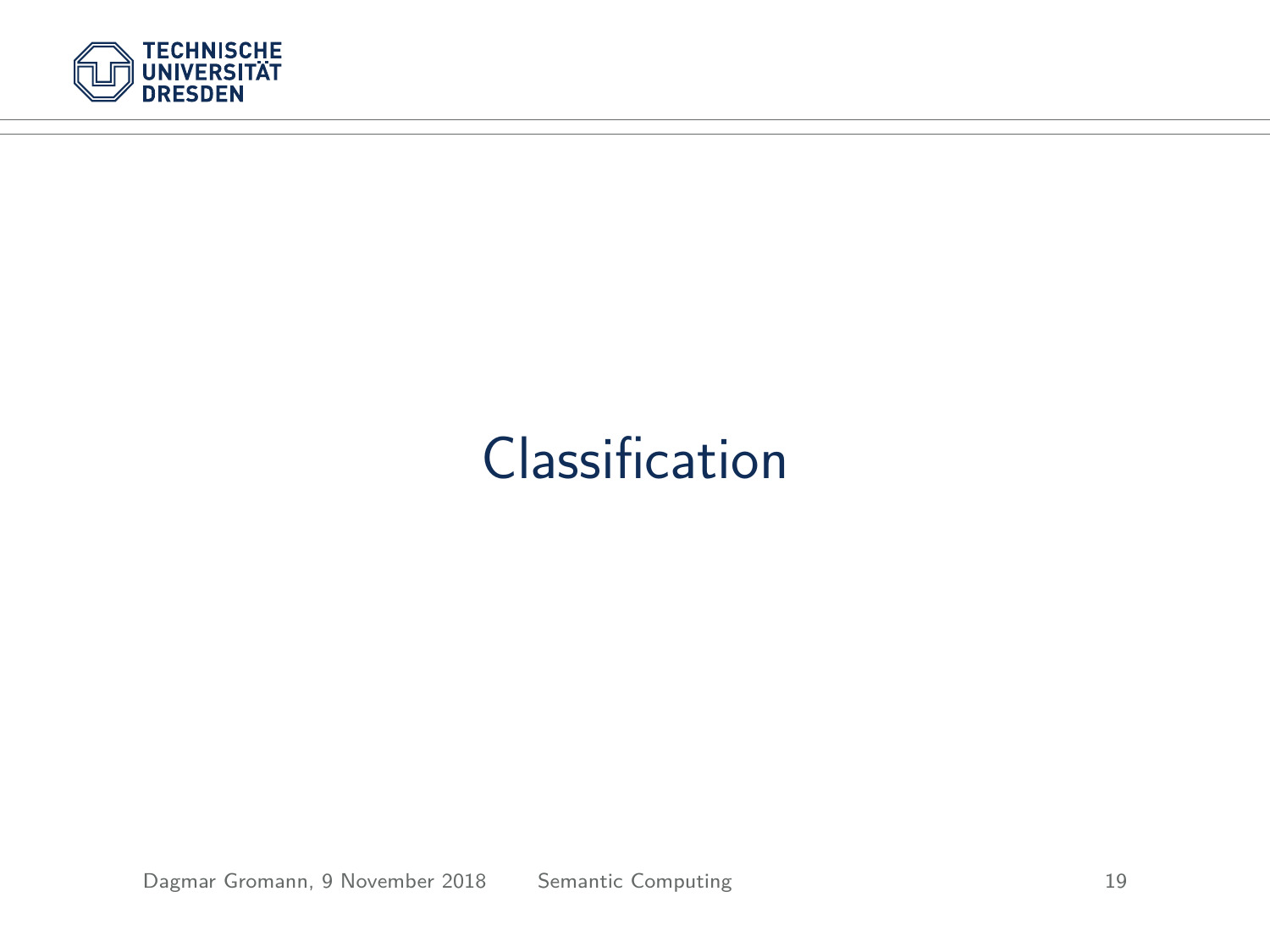

### Text classification

Task of assigning categories to input text, such as

- Assign subject categories, topics, or genres,
- Classify as spam or not spam (spam detection),
- Classify into a set of given languages (language identification),
- Assign an emotion class [\(Pepper Multi-Modal Emotion](https://www.youtube.com/watch?v=SupXHWZ5kcs) [Classification example\)](https://www.youtube.com/watch?v=SupXHWZ5kcs),
- Assign a text to an author from a set (authorship identification),
- ...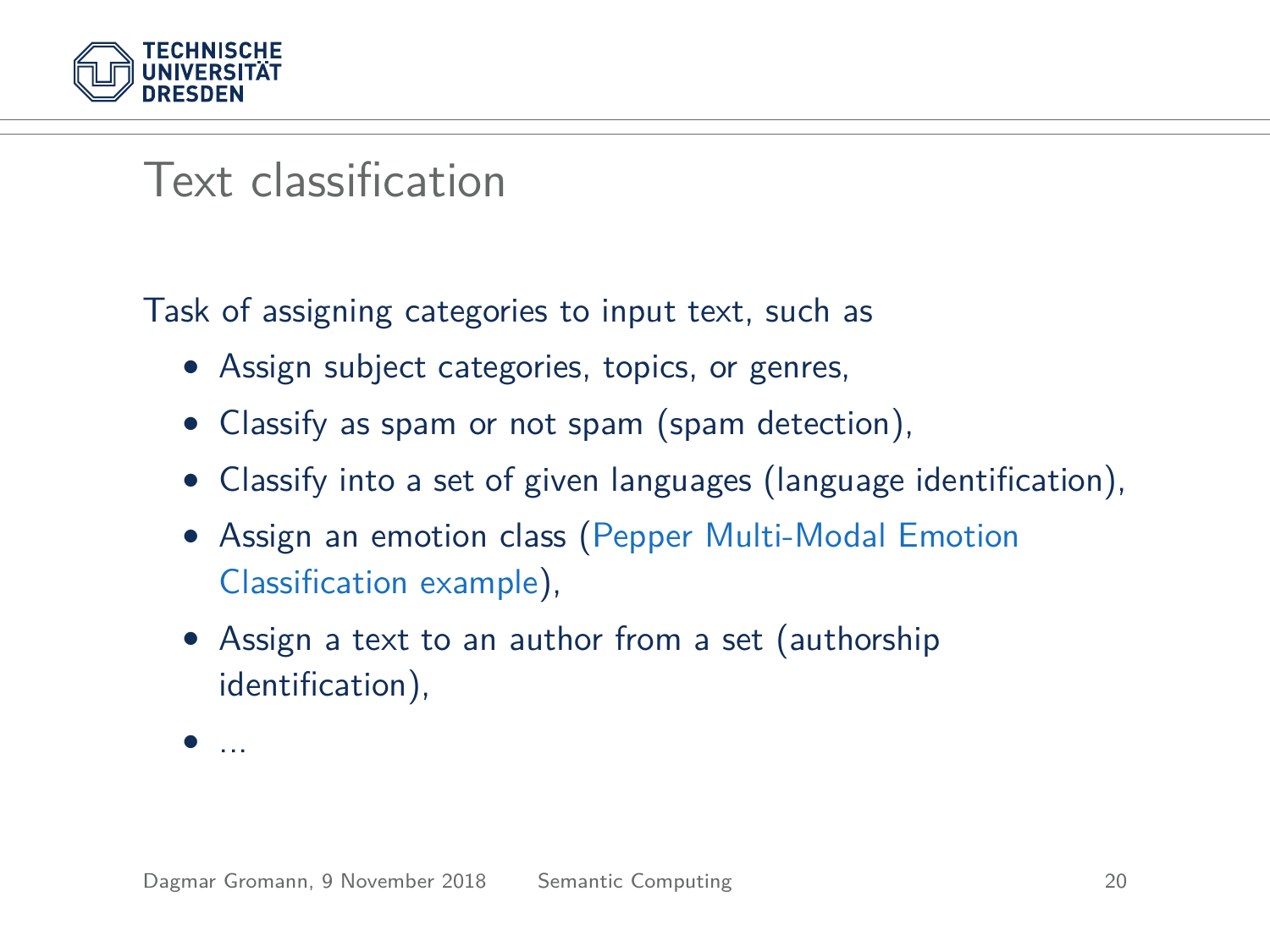

#### Example problems

Which of the followings are examples of supervised classification problems?

- Analyze bank data for fraudulent transactions **\***
- Recommend music to someone given their previous choices and many features of that music  $\blacktriangleright$
- Recognize someone in a photo given a repository of tagged photos  $\blacktriangledown$
- Cluster students into types based on their learning styles  $\mathsf{\textbf{X}}$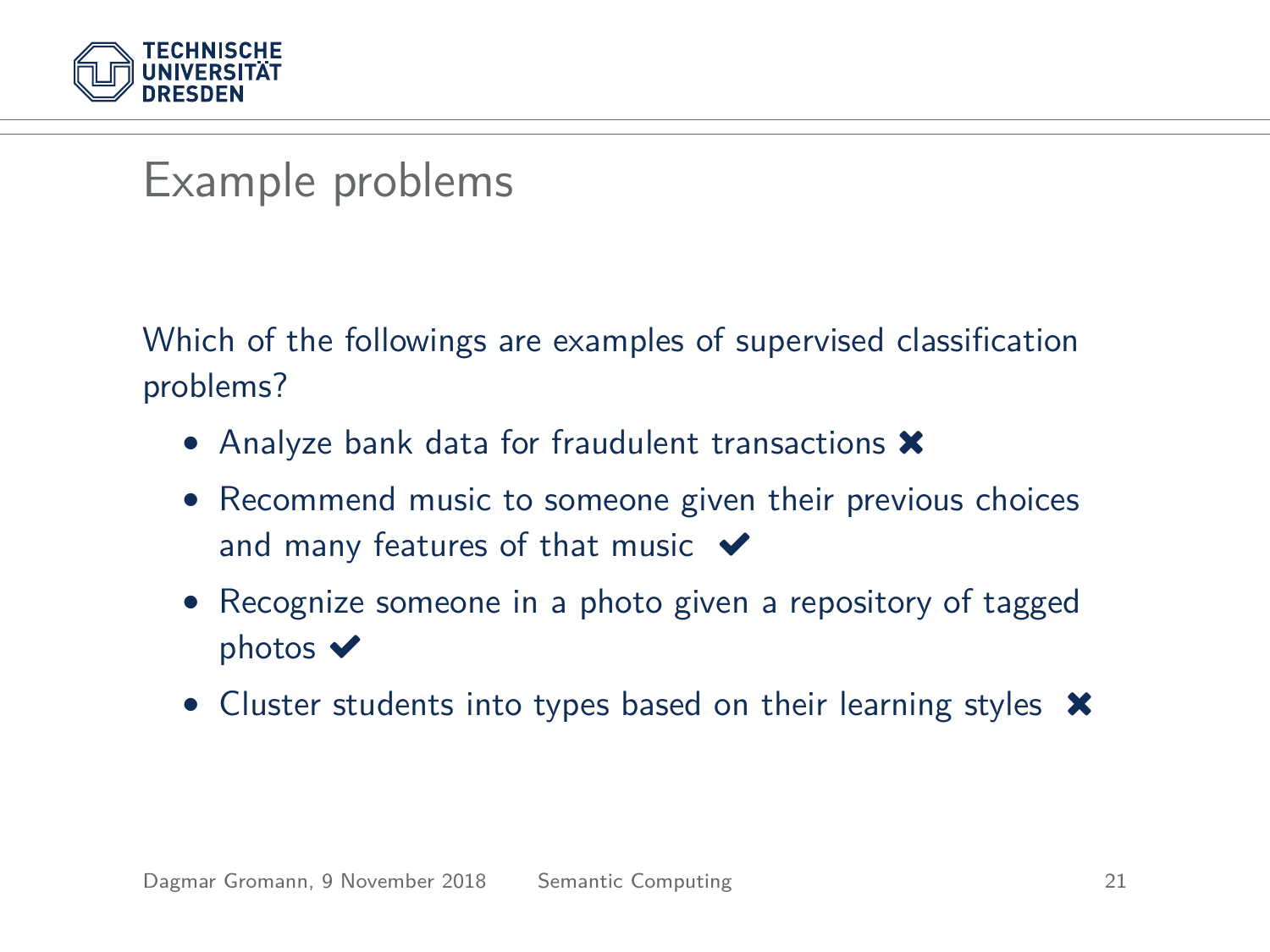

### Classification Method

- Input:
	- a document d
	- a number of features f of the documents
	- a fixed set of classes  $C = c_1, c_2, ..., c_m$
	- a training set m or hand-labeled documents  $(d_1, c_1), \ldots, (d_m, c_m)$

• Output:

– a learned classifier y : d, f− *>* c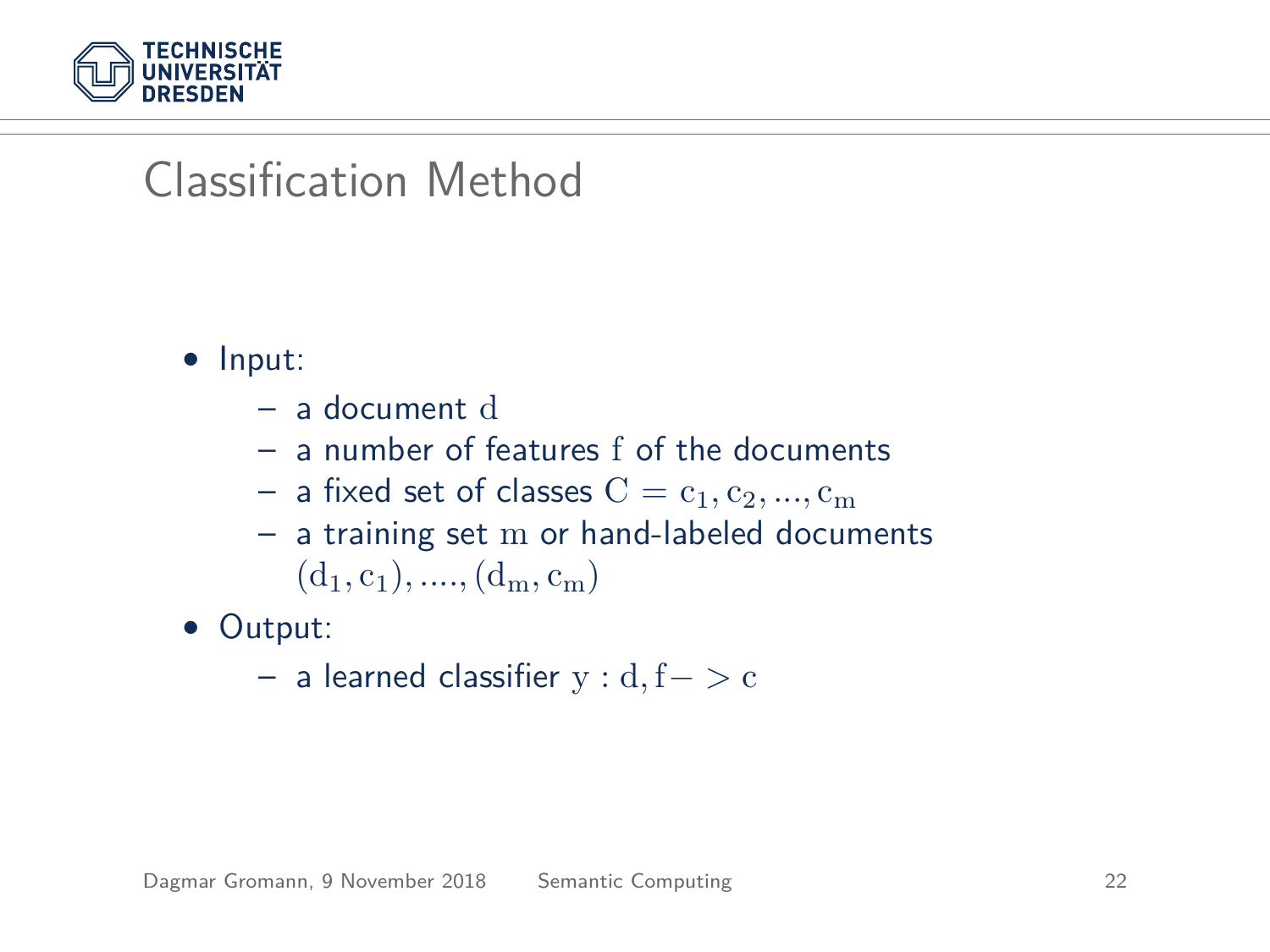

## Overfitting in a Classification Task

Example dataset for binary classification in sklearn.

```
from sklearn import datasets
cancer = datasets . load_breast_cancer ()
list ( data . target_names )
```
#### ['malignant', 'benign']

Example of overfitting/underfitting in a classification setting.

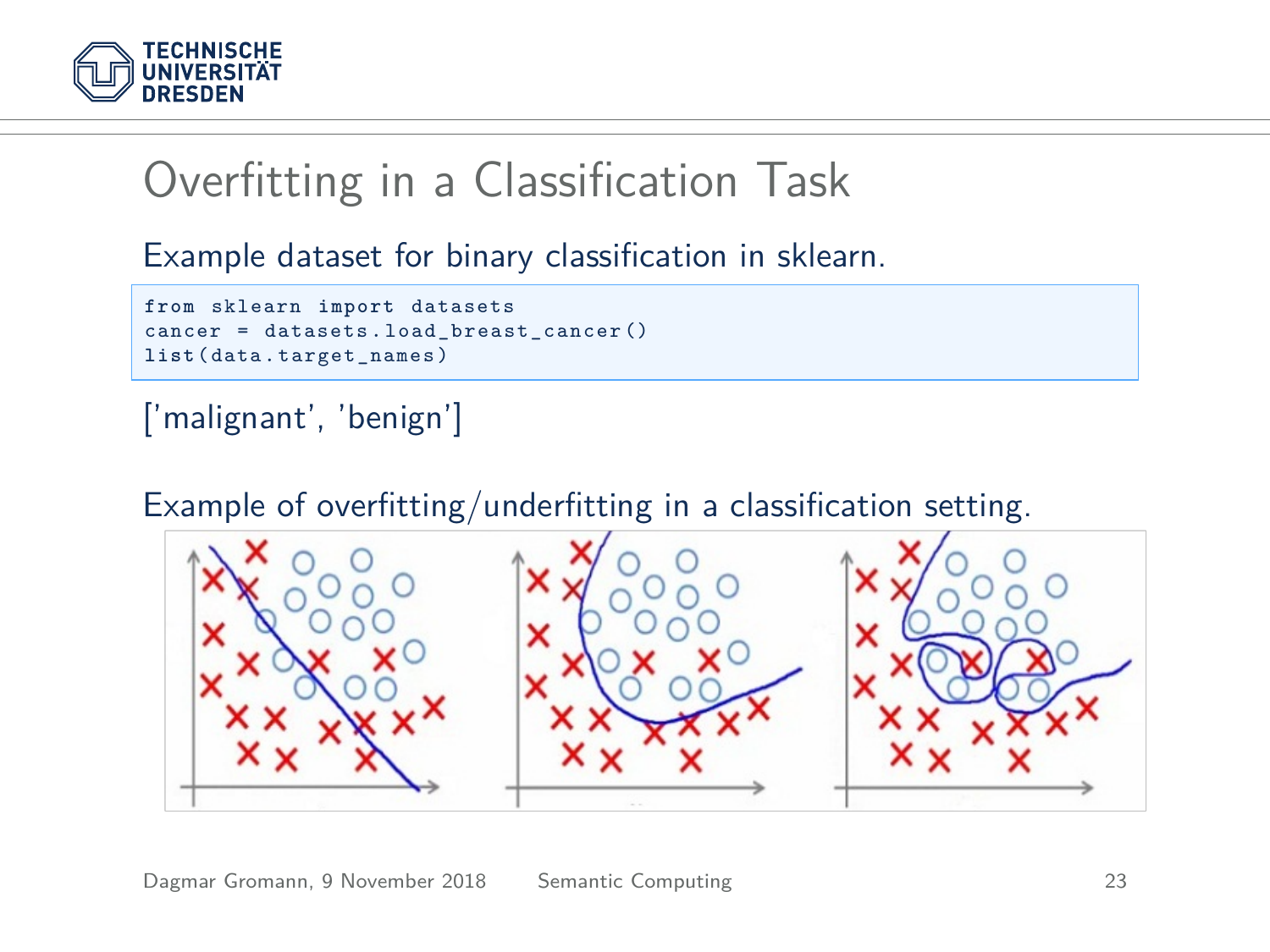

### Common Classifiers

- Naïve Bayes
- Support-Vector Machines (SVM)
- Decision Trees
- k-Nearest Neighbors
- Logistic regression
- $\bullet$  ...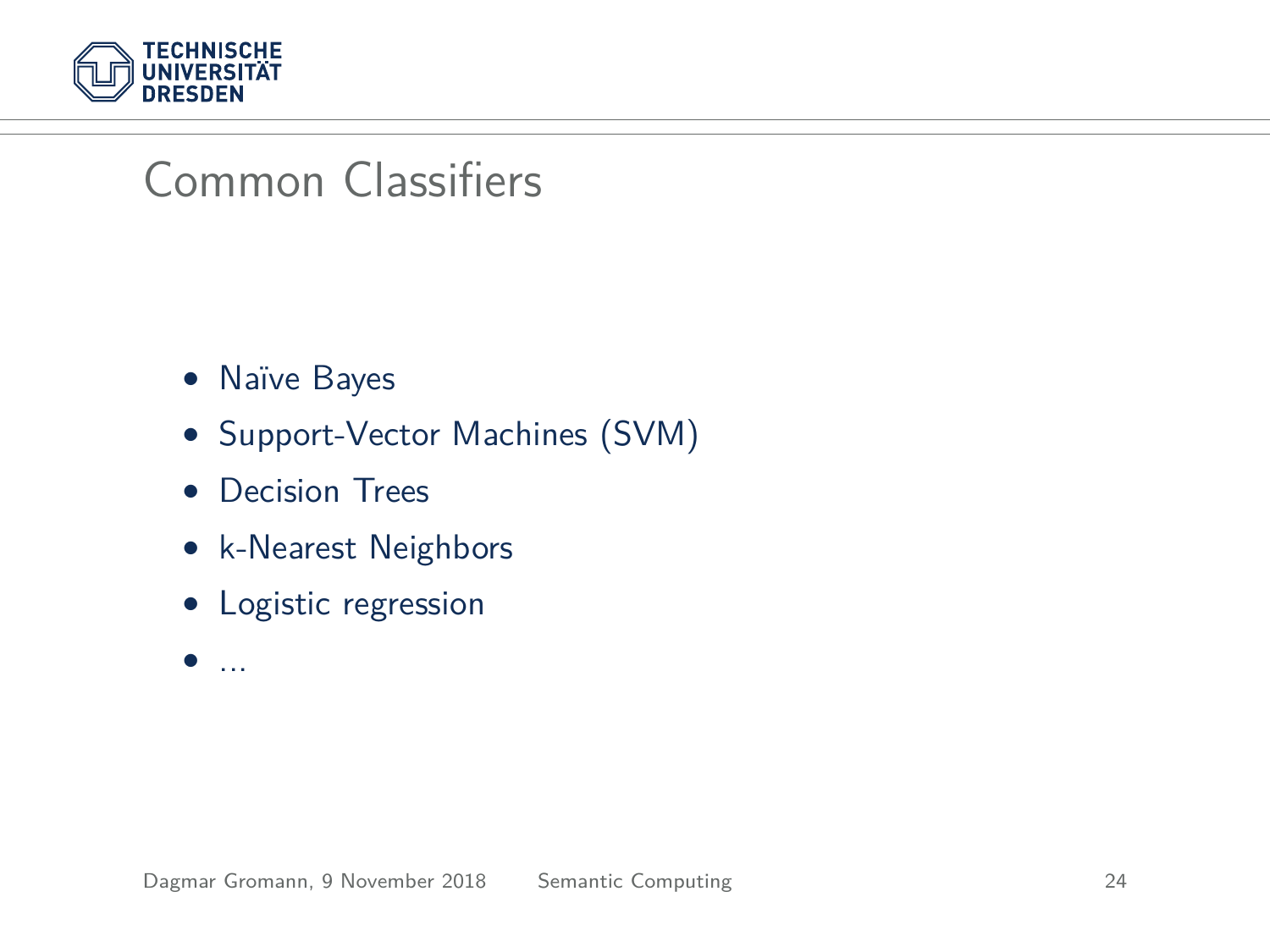

# Naïve Bayes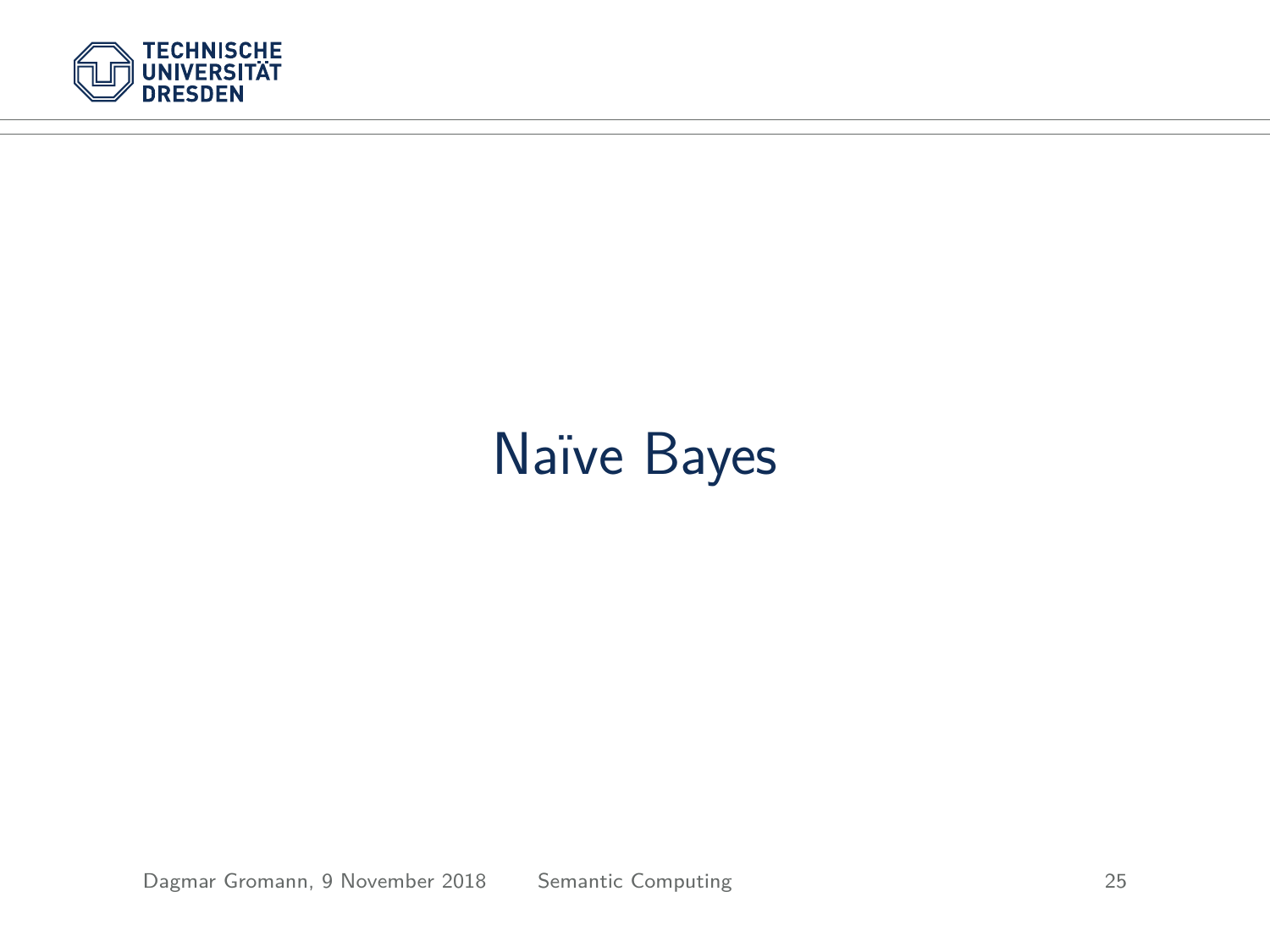

### Bayes' rule

#### Bayes' rule or Bayes' theorem

Probability of an event is based on prior knowledge of conditions that might be related to the event.

$$
P(A|B) = \frac{P(B|A)P(A)}{P(B)}
$$

 $A =$  event "wrinkles";  $B =$  event "age";  $P(B) =$  zero  $P(A|B)$  = likelihood of event A occurring given that B is true  $P(B|A)$  = likelihood of event B occurring given that A is true  $P(A)$  and  $P(B)$  are the probabilities of observing A and B independently of each other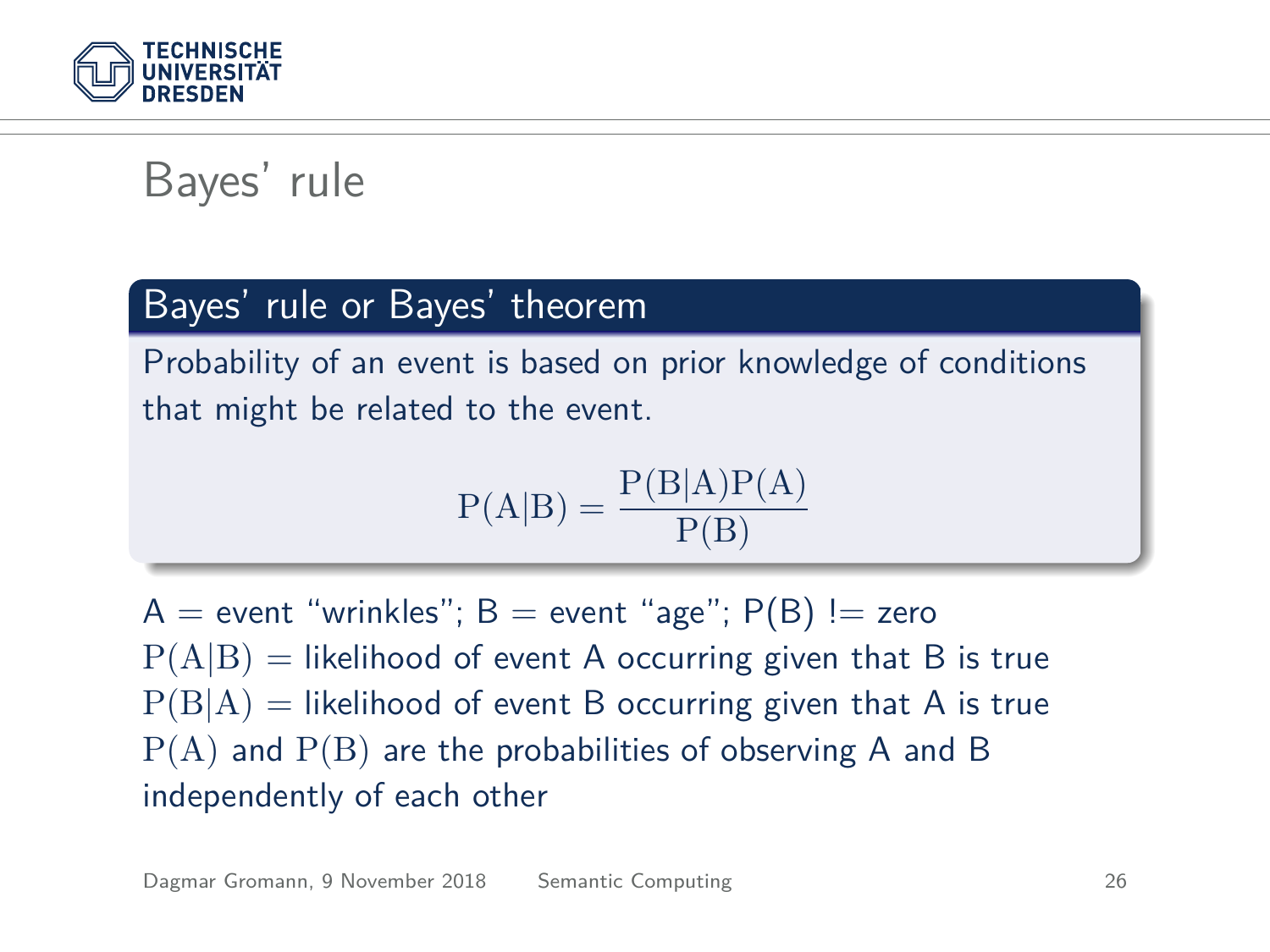

#### Bayes' rule example

Given a number of patients with liver disease  $(P(A) = 0.10)$  and a number of patients who are alcoholics  $(P(B) = 0.05)$  - which are independent from each other - and of the patients diagnosed with liver disease,  $7\%$  are alcoholics  $(P(B|A) = 0.07)$ , we want to know what a patient's probability is for having liver disease if they are an alcoholic?

Bayes' theorem tells us:  $P(A|B) = \frac{(0.07*0.1)}{0.05} = 0.14$ 

If the patient is an alcoholic their chances of having liver disease is  $0.14$   $(14\%)$ .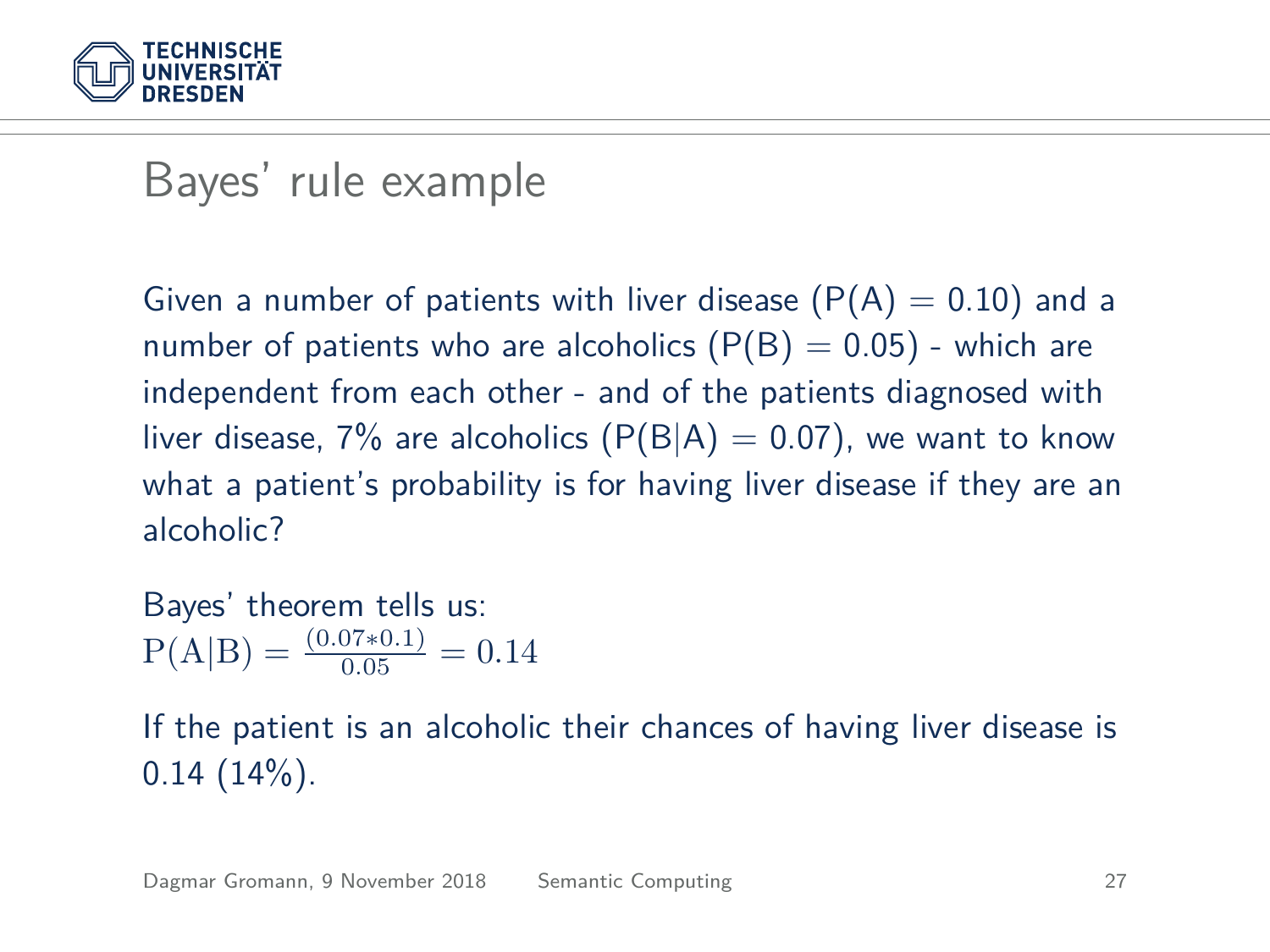

### Bayes' rule continued

- P(A) and P(B) are often referred to as **prior probabilities** because they are probabilities of events A and B that we know before (prior to) obtaining additional information
- P(A|B) are often referred to as **posterior probabilities** because they are the probabilities of the event after we have obtained additional information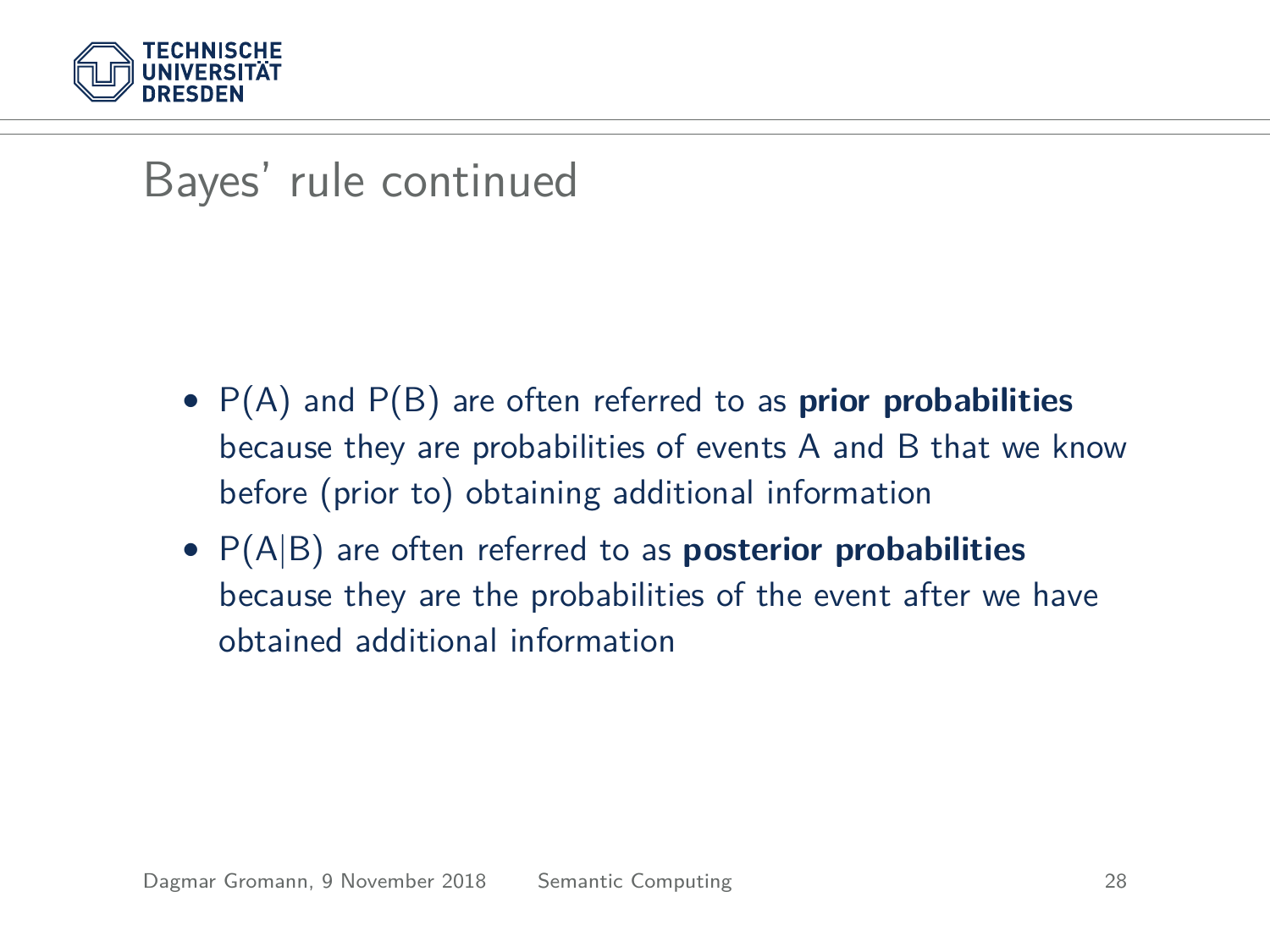

### Naïve Bayes

- Build a model that is able to classify input given a number of categories.
- This model is able to recognize features, such as edges or color of objects
- As a model we have:
	- $-$  Classes  $C =$  rectangle, circle
	- Features that are boolean variables for edges and color
- Given the value of the features of a new input, we can calculate the class with the highest probability.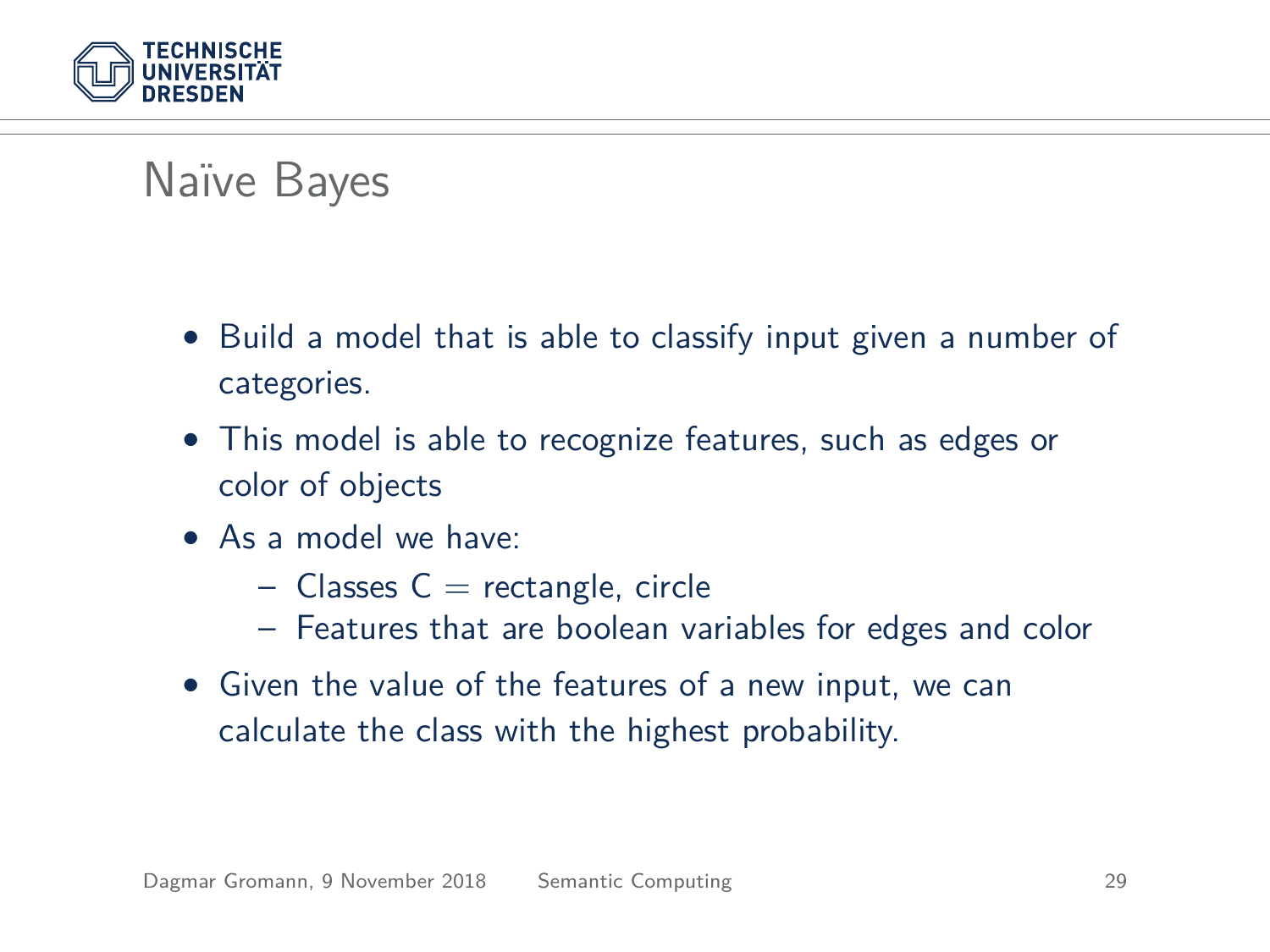

### Naïve Bayes continued

Two main assumptions:

- Bayes' rule applies
- Each word (or other input) is independent form all other words (conditional independence)

In text classification, the objective is to find the best class C for a specific document d. The best class in Naïve Bayes is the most likely or maximum a posterior (MAP) class  $c_{\text{man}}$ :

$$
c_{map} = \operatorname{argmax}_{c \in C} P(c|x_1, x_2, x_3)
$$
  
= 
$$
\operatorname{argmax}_{c \in C} \frac{P(x_1, x_2, x_3|c)P(c)}{P(x_1, x_2, x_3)} \# \text{Bayes' rule}
$$
  
= 
$$
\operatorname{argmax}_{c \in C} P(c) \prod_{i=1}^{n} P(x_i|c) \# \text{conditional independence}
$$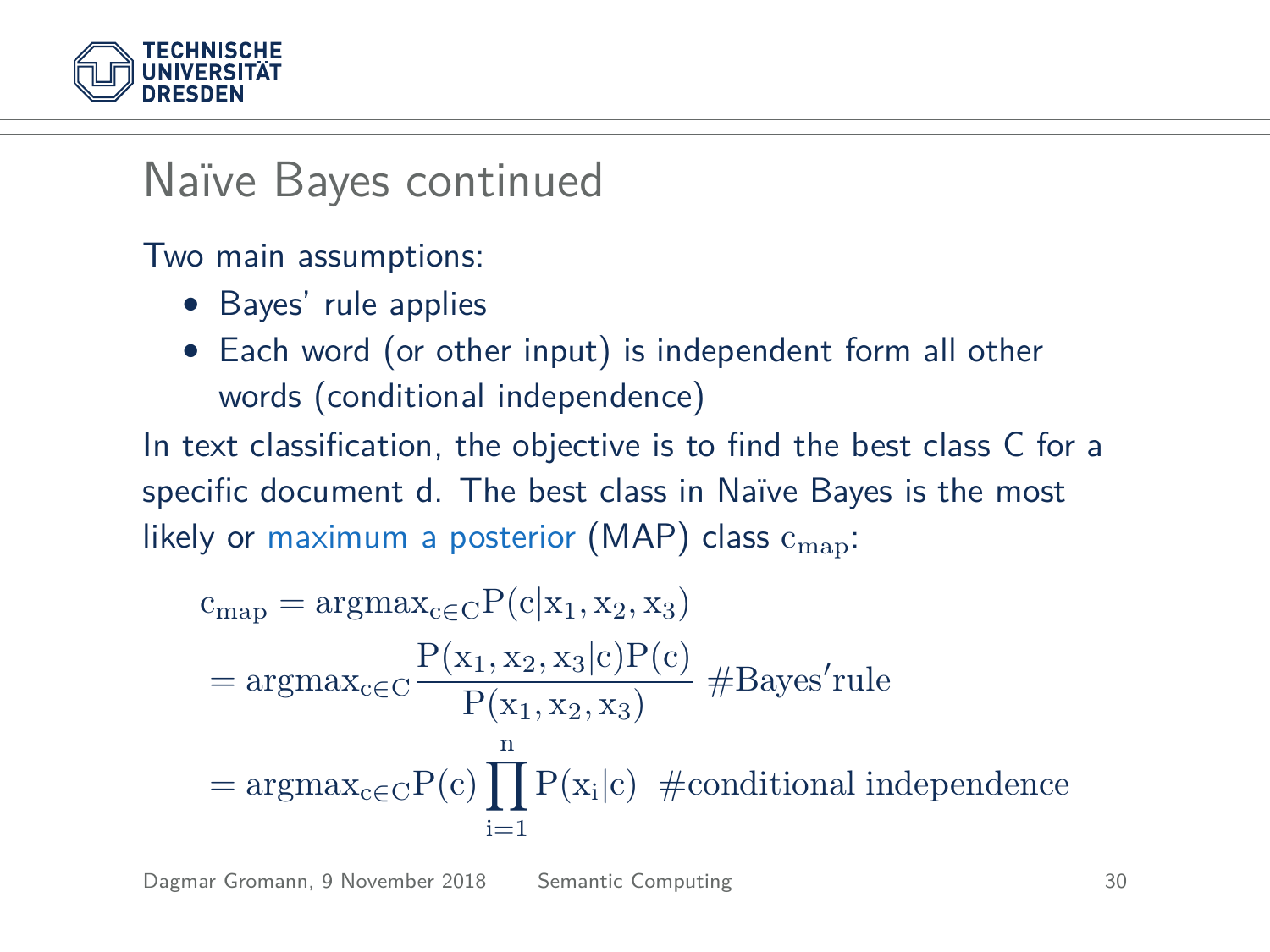

# Maximum Likelihood Estimate (MLE)

If all hypotheses are a priori equally likely, we only need to consider the  $P(d|c)$  term (or rather as a representation of all of d's features  $x_i$ :

$$
c_{MLE} = argmax_{c \in C} \prod_{i=1}^{n} P(x_i|c)
$$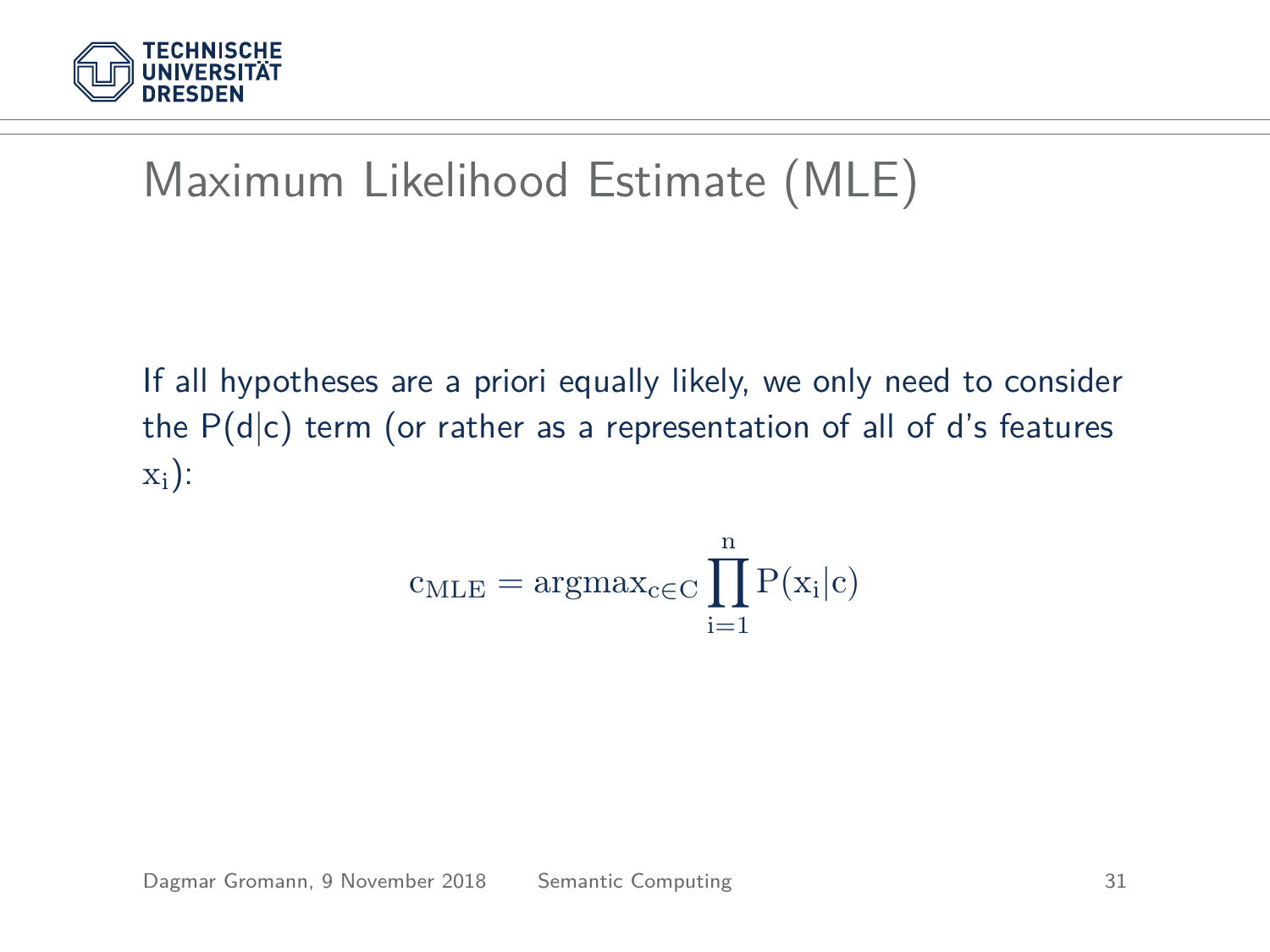

## Why is it called Naïve?

"Each word (or other input) is independent form all other words (or inputs)"

In reality this is not true! Words depend on each other. But this ignoring of word order and dependencies greatly simplifies the algorithm and it works well in practice. This is why it is called Naïve.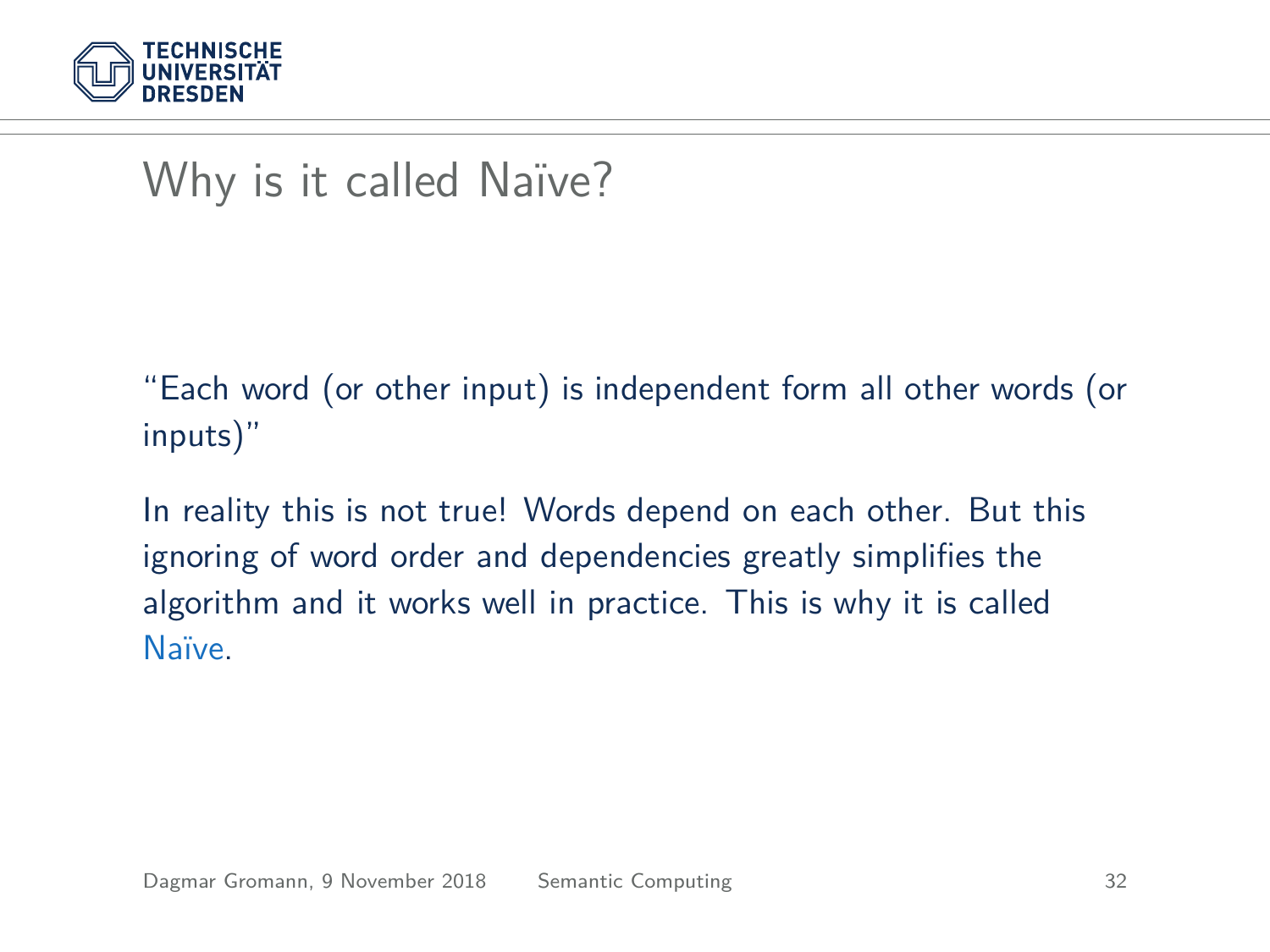

### Naïve Bayes MLE example

| word   | topic  | count |
|--------|--------|-------|
| a      | sports | 0     |
| hall   | sports | 1     |
| carrot | sports | 0     |
| game   | sports | 2     |
|        | sports | 2     |
| saw    | sports | 2     |
| the    | sports | 3     |

Assume 5 sports documents

Counts are number of documents on the sports topic containing each word:

 $P(a|$ sports $) = \frac{0}{5}$  $P(ball|`<sup>3</sup> =  $\frac{1}{5}$$ 

We know 0 is not a good estimator!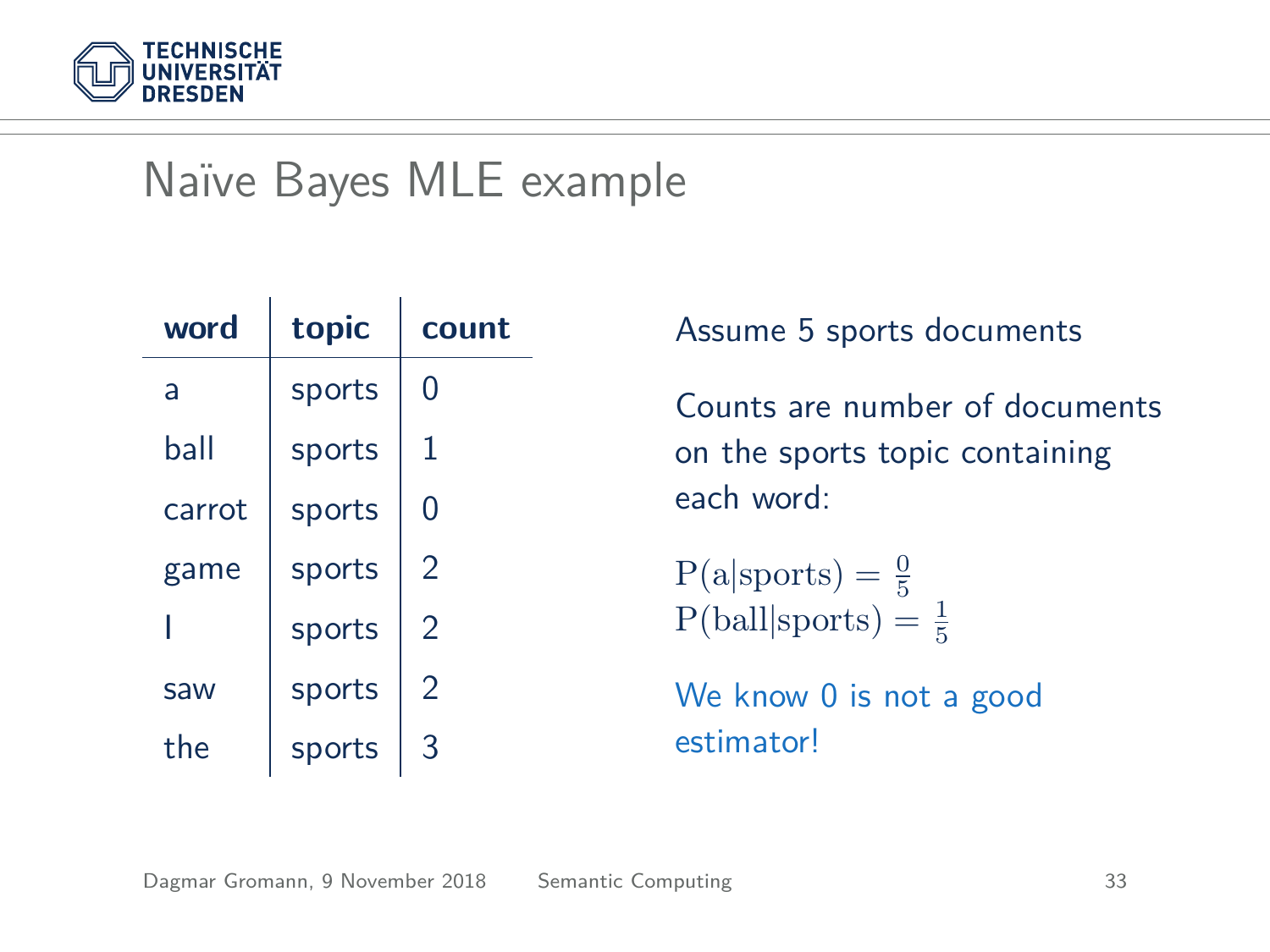

### Laplace Smoothing

Make it very unlikely but not impossible that a word occurs in a certain document with a specific topic.

| word   | topic  | count |
|--------|--------|-------|
| a      | sports | 1     |
| hall   | sports | 2     |
| carrot | sports | 1     |
| game   | sports | 3     |
|        | sports | 3     |
| saw    | sports | 3     |
| the    | sports | 4     |

Assume 5 sports documents

Add  $\gamma$  (here  $\gamma = 1$ ) to the count of the words and adjust the number of documents by the vocabulary (v):

 $P(\text{word}|\text{topic}) = \frac{N(\text{word}, \text{topic}) + \gamma}{N(\text{topic}) + \gamma v}$  $P(a|`= \frac{1}{12})$  $P(ball|spots) = \frac{2}{12}$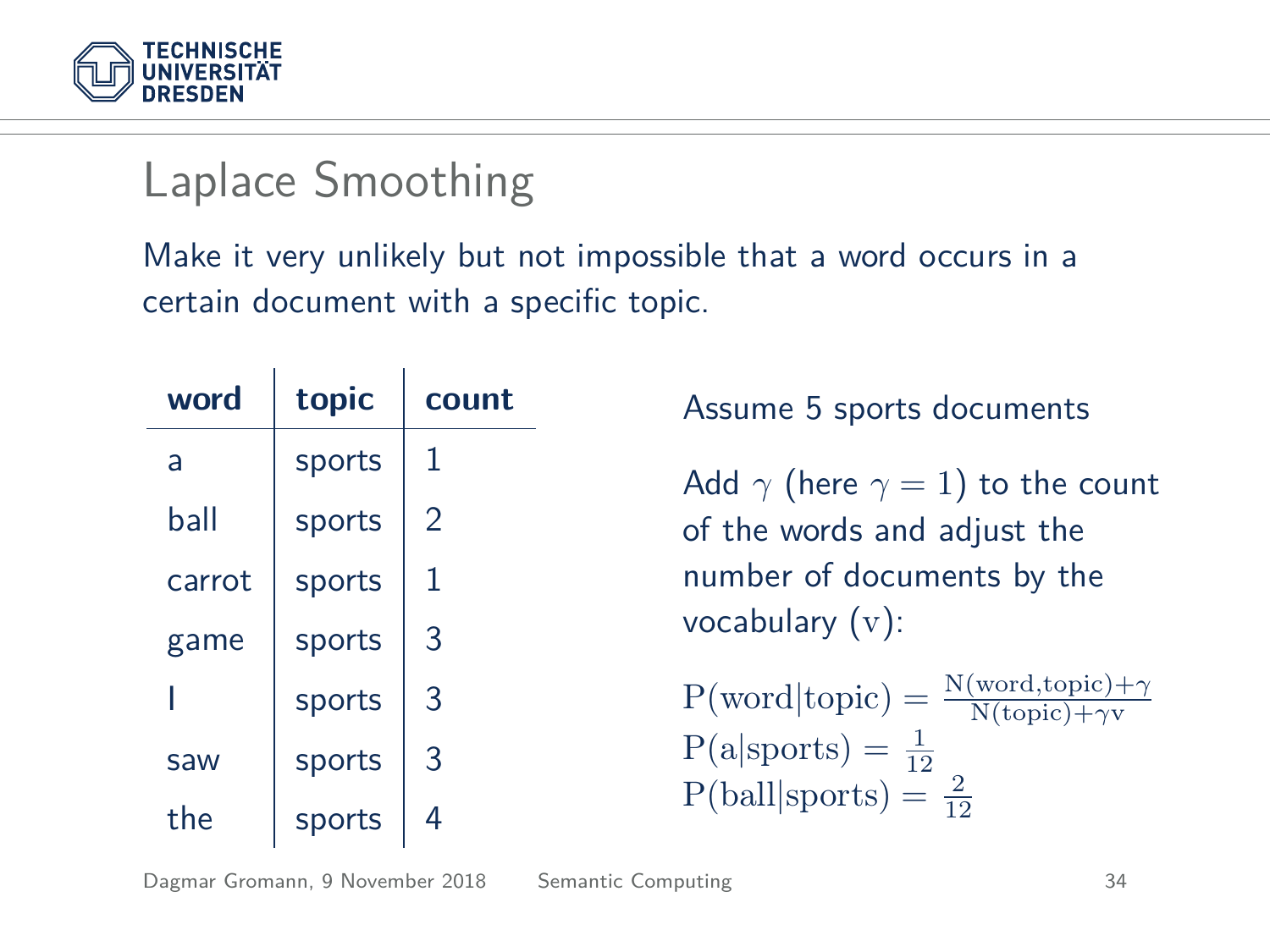

#### Feature extraction from text

A sequence of symbols cannot be directly fed into a machine learning algorithm since they usually expect numerical feature vectors with a fixed size rather than documents of variable length.

We need to extract features from strings by:

- tokenizing
- counting
- normalizing and weighting
- $=$  Bag of Words (BoW) representation

A corpus of documents can then be represented by a matrix with one row per document and one column per token (e.g. word). Frequently, this process of turning a text into feature vectors is called **vectorization**.

Dagmar Gromann, 9 November 2018 [Semantic Computing](#page-0-0) 35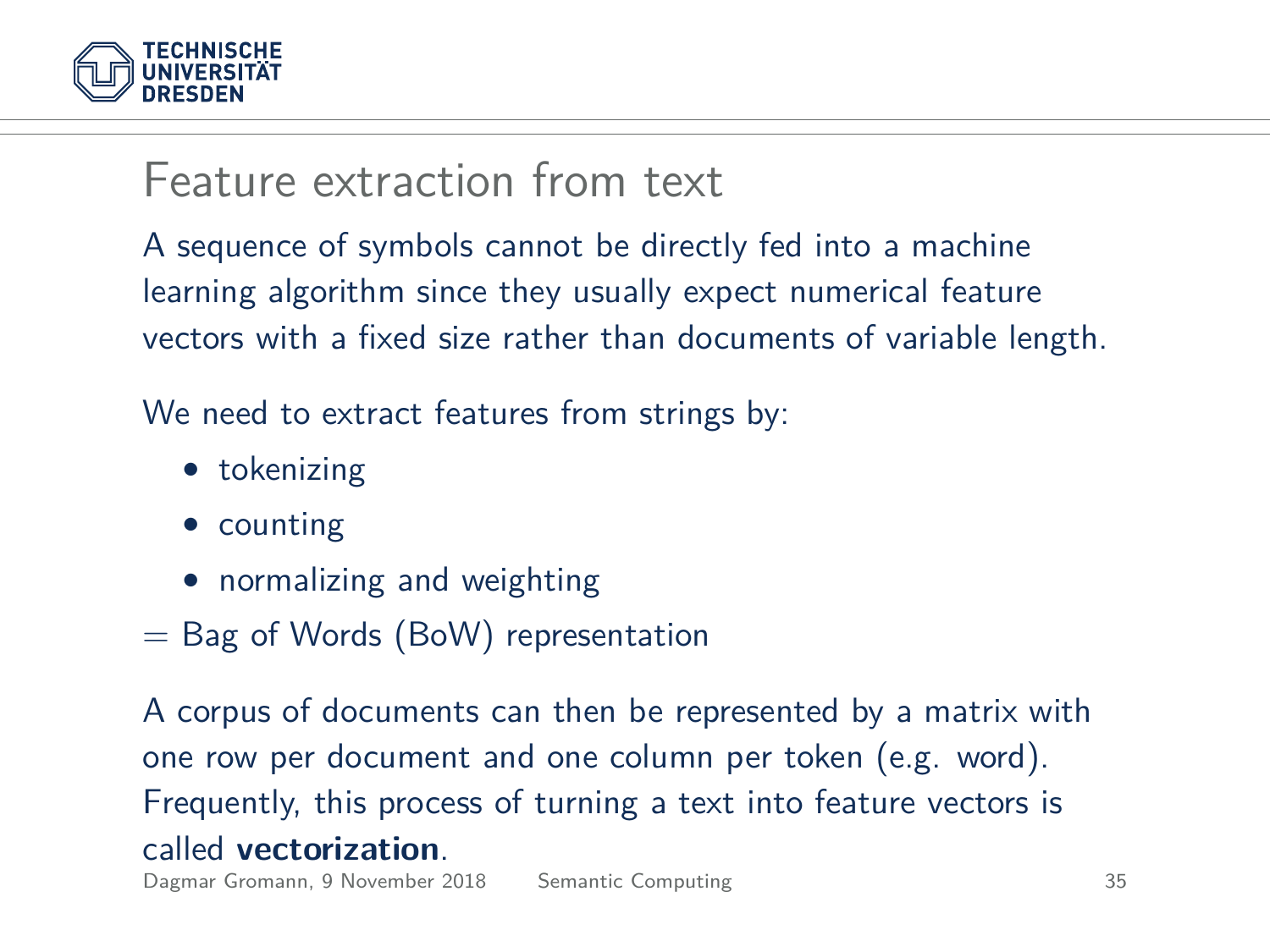

# Bag-of-Words (BoW)

Common representation of vocabulary in classification; represents the number of known words as a vocabulary and measures their occurrence without considering the order of occurrence.

```
I live in Dresden
Dresden is a city
I really hate pigeons in the city
```
unique words  $=$  [I, live, in, Dresden, is, a, city, really, hate, pigeons, the] "I live in Dresden" =  $[1,1,1,1,0,0,0,0,0,0,0]$ "Dresden is a city" =  $[0,0,0,1,1,1,1,0,0,0,0]$ 

In sklearn: CountVectorizer that does tokenization and filtering of stopwords automatically and builds a dictionary of features and transforms documents into feature vectors.

Dagmar Gromann, 9 November 2018 [Semantic Computing](#page-0-0) 36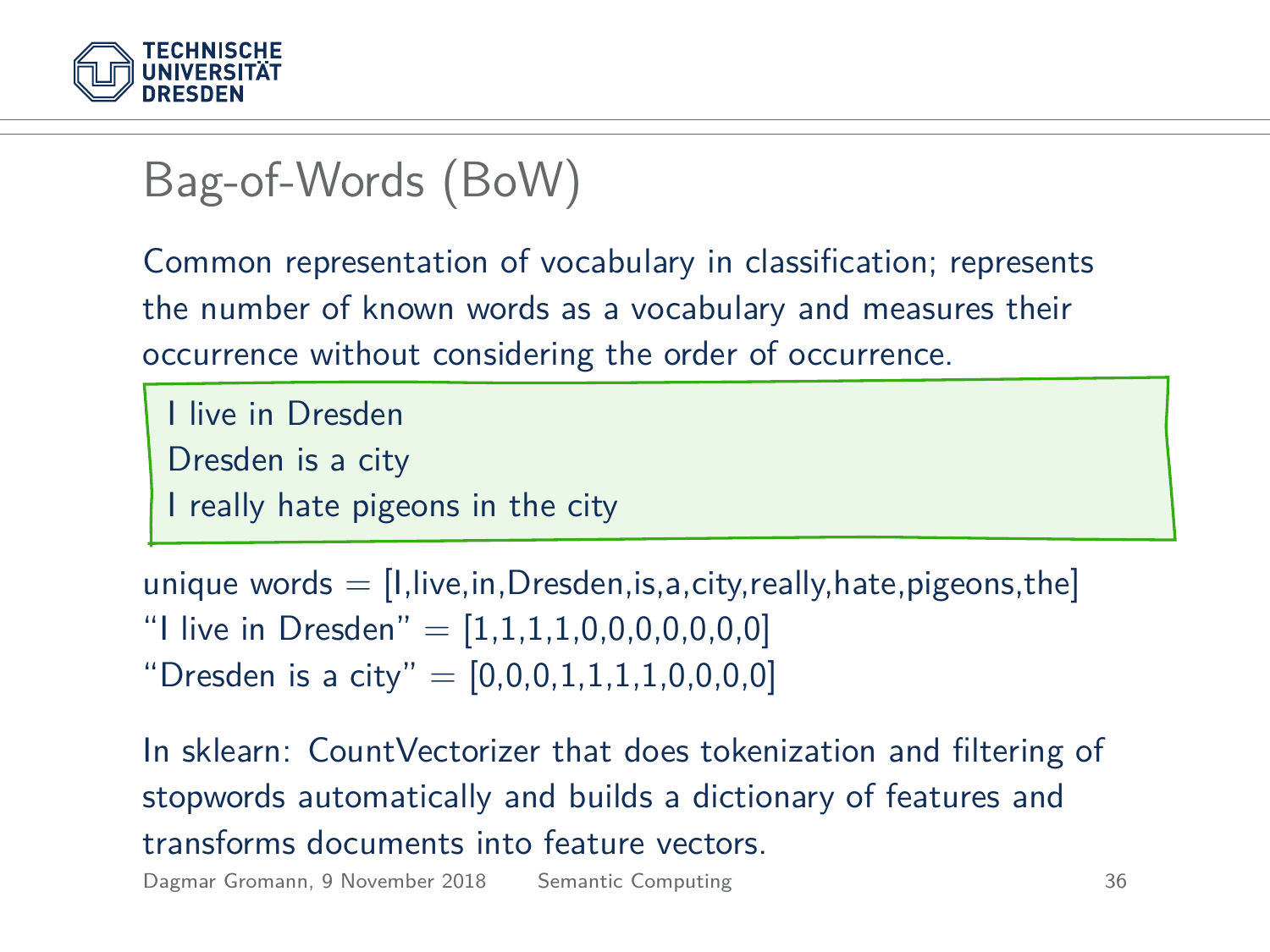

# TF-IDF

Measure from information extraction that turns the occurrence counts to frequencies  $\Rightarrow$  necessary, because longer documents  $=$ higher average counts - potential discrepancies.

#### **Definition**

• **Term Frequency**: measures how frequently a term occurs in a document:

 $TF(t) = (Number of times term t appears in a document)$ (Total number of terms in the document)

• **Inverse Document Frequency**: measures how important a term is (weigh down frequent terms, such as "the" or "is", and scale up the rare ones)  $IDF(t) = log_e(Total number of documents / Number of$ documents with term t in it)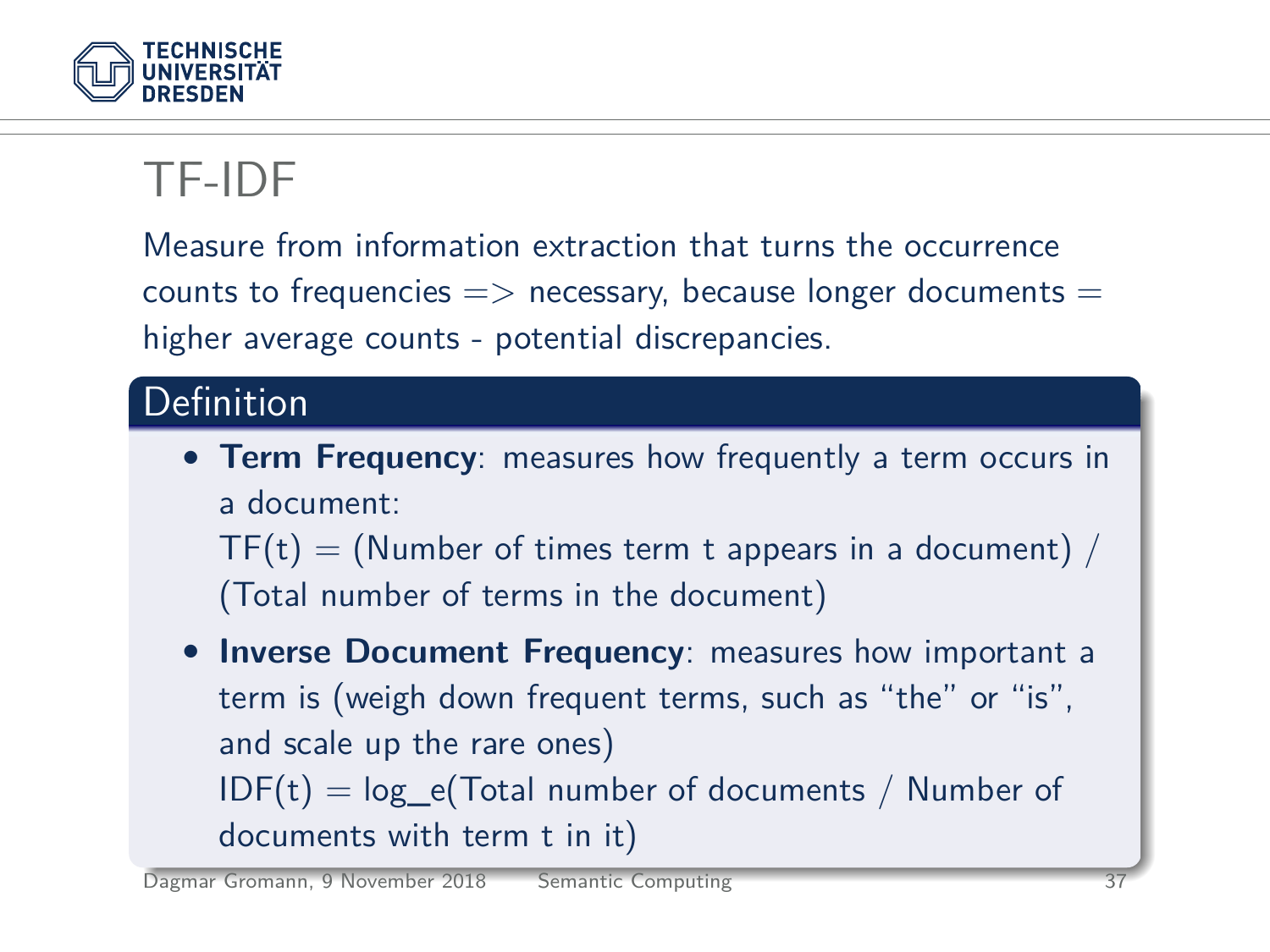

# Evaluation: Binary Classification



$$
Accuracy = \frac{TP + TN}{TP + TN + FP + FN}
$$
  
\n
$$
Precision = \frac{TP}{TP + FP}
$$
  
\n
$$
Factor = 2 * \frac{Precision * Recall}{Precision + Recall}
$$
  
\n
$$
Factor = 2 * \frac{Precision * Recall}{Precision + Recall}
$$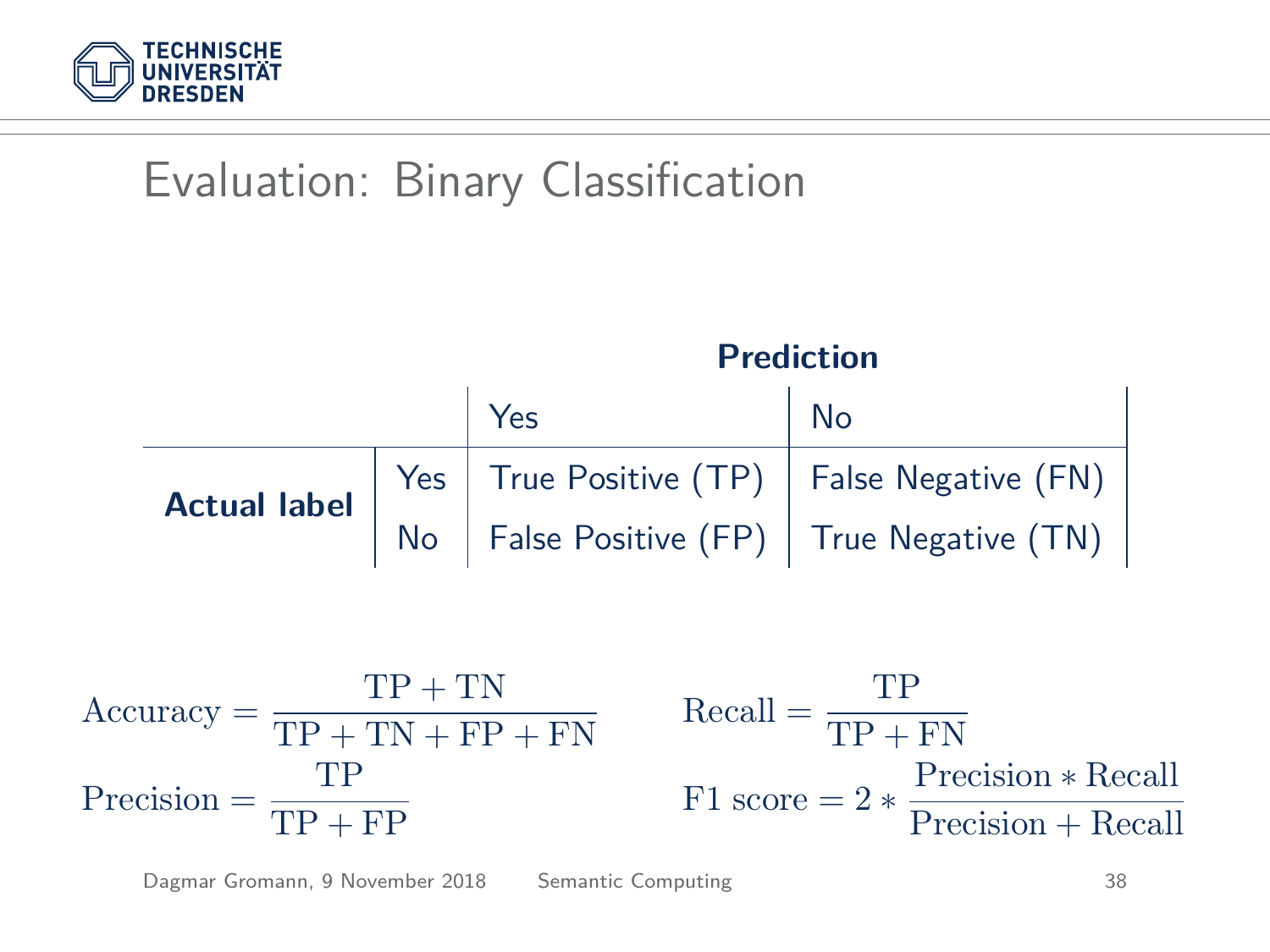

### Evaluation: Multi-Class Classification

A **confusion matrix** also called error matrix is used to visualize and calculate the performance of a supervised algorithm. Here, 3 of the 8 cats where wrongly classified as dogs.

|                                                                                                                                             |  |  |  | Cat   Dog   Rabbit |  |
|---------------------------------------------------------------------------------------------------------------------------------------------|--|--|--|--------------------|--|
| <b>Actual label</b> $\begin{bmatrix} \text{Cat} & \textbf{5} & 2 & 0 \\ \text{Dog} & 3 & 3 & 2 \\ \text{Rabbit} & 0 & 1 & 11 \end{bmatrix}$ |  |  |  |                    |  |
|                                                                                                                                             |  |  |  |                    |  |
|                                                                                                                                             |  |  |  |                    |  |
| Observed accuracy = $\frac{\text{sum of diagonal}}{\text{test set size}} = \frac{5+3+11}{27}$                                               |  |  |  |                    |  |
| $test$ set size $=$ addition of column sums<br>Dagmar Gromann, 9 November 2018 Semantic Computing                                           |  |  |  |                    |  |

**Prediction**